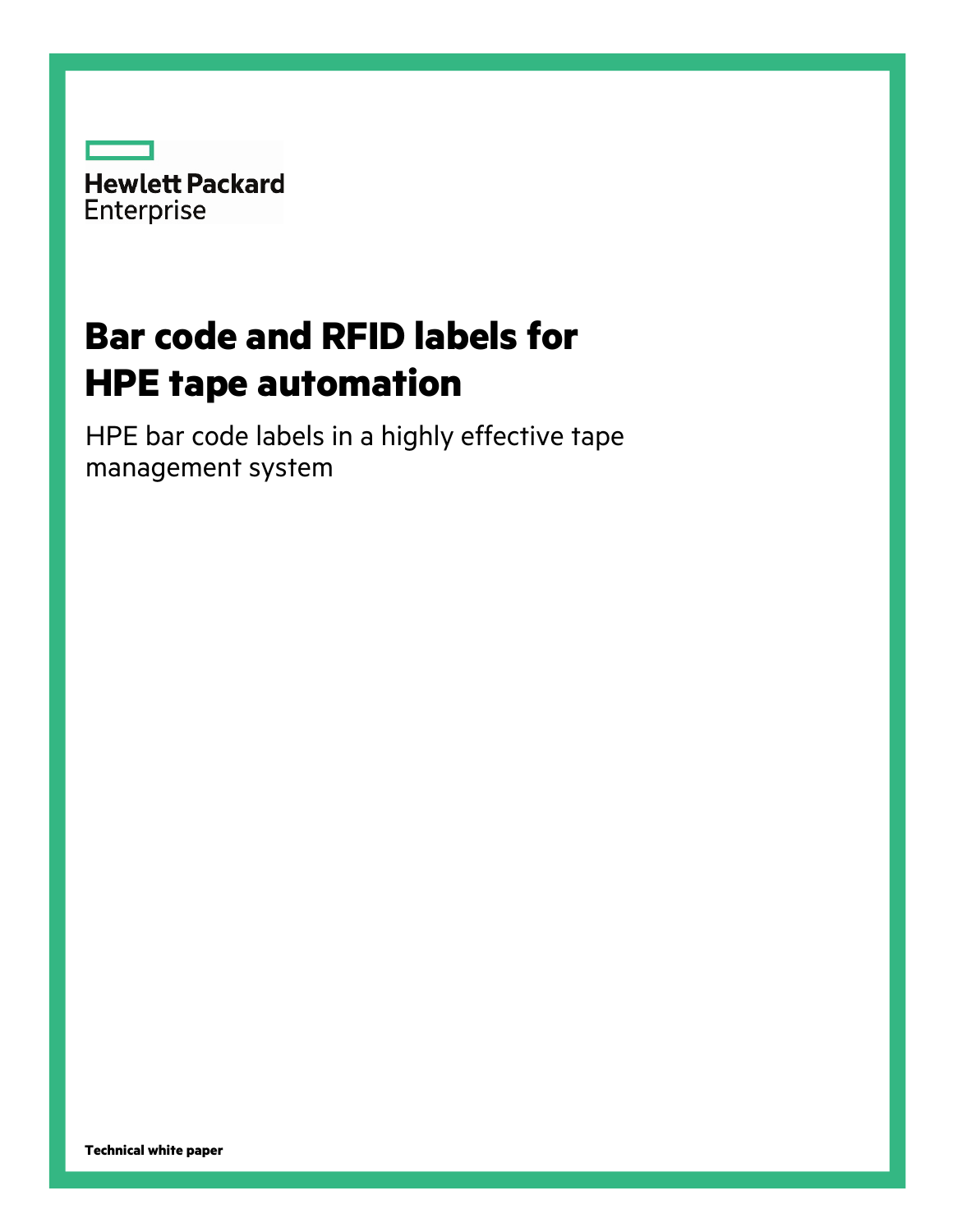# **Contents**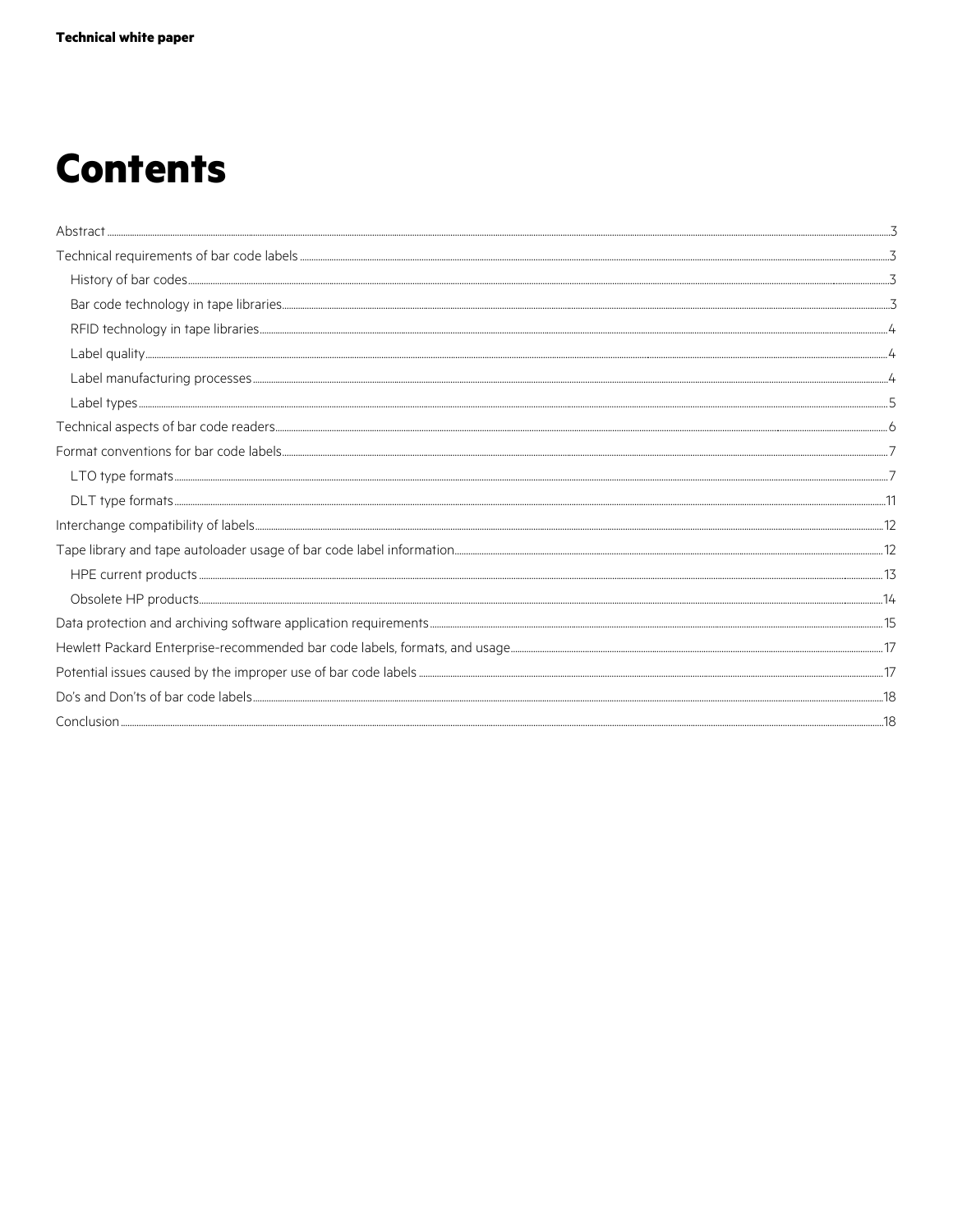# <span id="page-2-0"></span>**Abstract**

The bar code labels on tape cartridges provide both human-readable and machine-readable identifiers. Machine-readable identifiers enable the tape library system to manage the tape cartridges correctly. Any failure in the barcode label system with the label and format, the library reader, or the application can cause data to be inaccessible. Backup and restore failures are often caused by misuse or misunderstanding of bar code technology.

In 2010, HP (now known as Hewlett Packard Enterprise) added a radio frequency ID (RFID) technology option to bar code labels, now available with LTO-3, 4, 5, 6, and 7 media. These labels contain an RFID chip system as well as the printed bar code in order to streamline and simplify asset management for large data centers looking to reduce inventory times dramatically with machine-readable identifiable technologies.

This paper discusses the many factors required to use bar code labels successfully in the tape backup environment.

# <span id="page-2-1"></span>**Technical requirements of bar code labels**

## <span id="page-2-2"></span>**History of bar codes**

Bar code label technology patents go back to 1934. While the idea of encoding information in a series of bars and spaces is not new, the application in the world of tape automation has added significant value to users of tape technology, enabling them to track their media both within automation products and at offsite locations. Many third parties use additional labelling for offsite tape storage, typically on the tape storage case. Application software is also evolving to use the bar code information to track where the data cartridge is located, verify the correct media type, and confirm the identity of the exact piece of media being accessed.

Bar code technology, like other languages, has evolved into many symbologies suited for different applications. Over 200 different bar code symbologies have been developed. The most familiar symbology is the Universal Product Code (UPC) used on consumer merchandise such as food products. UPC labels are simple, strictly formatted, and designed to allow low-quality labels to be read by highly sophisticated readers. UPC codes on merchandise have the benefit of being used in an environment where a hand-held reader or multiple beam scanner can be moved to many locations on the label. It possibly scans hundreds of times to determine a good scan. Checksums are included in the coding scheme to verify the scan. As a last resort, the UPC label usually has a human readable portion that can be typed into the terminal by an operator.

## <span id="page-2-3"></span>**Bar code technology in tape libraries**

Bar code labels for tape media use the Code 39 (sometimes referred to as Code 3-of-9) symbology—a widely used industrial standard. As the name implies, there are three wide elements (and six narrow elements) for every nine elements. An element can either be a bar (black, nonreflective) or a space (white, reflective). This format provides verification that a valid code is present. For example, a character with four wide elements and five narrow elements would be considered invalid because it must contain exactly three of nine wide elements.

The Code 39 specification allows for the addition of a checksum digit. However, for most tape media, a checksum digit is not used (with the exception of the bar code label for AIT products). Code 39 uses an asterisk as the stop-and-start characters. These are not printed as part of the human-readable portion of the label.

A bar code reader can determine the start character and the stop character. It can determine the intended direction of the characters regardless of which direction they are read. The reader is able to do this by analyzing the direction of the start or stop character relative to the lead-in white space on the label. This assures the reader that the system understands the intended direction of the characters.

With tape libraries and tape autoloaders, the ability of the reader to reposition itself with respect to the label is much more restricted than the hand held or multiple beam scanners used for reading UPC codes. Often, the reader is at a fixed distance and angle from the bar code label.

The only variable position typically available to the bar code reader in a tape library is to scan in different vertical positions across the label. While these restrictions allow for a more cost-effective reader to be used compared to scanners in a retail environment, they put a greater emphasis on the quality of the label. Because of the physical constraints of the reader and the inability to have an operator standing by to enter the human-readable portion of the label manually, the quality of the label must be much higher than that of the common UPC label. Failure to read a label properly carries greater consequences given the importance of the cartridge data in today's computing environment. The importance of using a high-quality label cannot be overstated.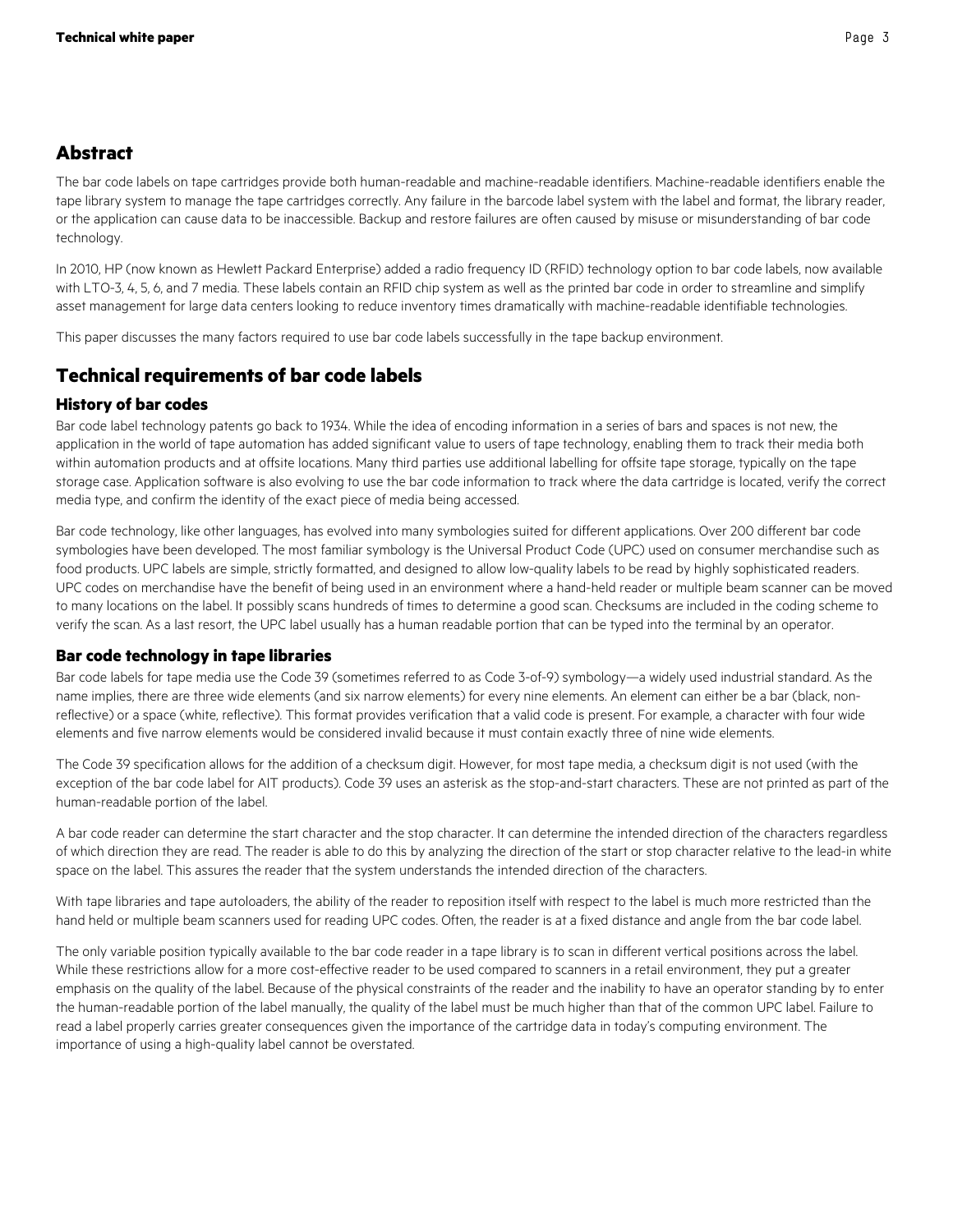## <span id="page-3-0"></span>**RFID technology in tape libraries**

RFID technology represents the most significant advancement in inventory management since the bar code. An RFID scanner can read potentially the contents of a master carton or library case in seconds—even if the container is closed and sealed. Real-time visibility and asset tracking also enhances security, making it easier to comply with regulations such as HIPAA and Sarbanes-Oxley.

Additionally, HPE LTO-Labeled RFID media provides customers with an avenue to protect the company from the negative consequences of data breaches. It often results in lost confidence among customers and stakeholders, as well as possible legal and financial penalties to the company.

## <span id="page-3-1"></span>**Label quality**

Many factors contribute to the quality of a label. Some factors are obvious and observable to the human eye, but most factors require specialized optical measurement equipment to qualify them. The following are some of the factors that determine label quality:

- **Lead-in white space** before the first character and after the last character should have a minimum width of 10 narrow elements. This allows the reader to verify when to start looking for the first character and when to validate the last character. Without this, the reader may have difficulty determining the start of the bar code label. Avoid labels that use insufficient white space for these guard zones. Additional information characters are separated by an inter-character gap, which is the same width as a narrow bar. The ratio of wide to narrow bar width may be in the range of 1.8 to 3.4. Bar codes with a narrow bar width of less than 0.020 inches (0.508 mm) should have a ratio of at least 2.5. A ratio of 3.0 is recommended. Every Code 39 bar code should be preceded and followed by a quiet zone with a width of at least 10 narrow bars.
- **The white space should be very reflective** and contain a spatial distribution attribute. A very reflective, shiny surface (like a mirror) may actually appear black to the reader because the angle of reflection does not return sufficient light to the receiver of the reader. A white surface that reflects the light in many directions (spatial distribution) enables the bar code reader to detect white areas accurately.
- **The black space should not be reflective.** Again, the factor of spatial distribution of the reflected light comes into play. Even though the area may appear black to the human eye, if the surface is highly reflective along an angle aligned back to the receiver, the reader will read the black area as white.
- **The ratio of narrow to wide elements** is crucial to the ability of the reader to distinguish wide elements from narrow elements. If the narrow and wide elements begin to appear too similar to the reader, it will result in incorrect reads. The edge definition between the black and white elements can appear different to the reader than to the human eye, if that transition is not crisp. Edge definition and edge location are common faults when personal printers are used to create bar code labels.
- **The size of narrow elements** must not be too small. If the element is too narrow it does not carry enough information for the reader to process it accurately, or it may not be detected at all. The element width, ratio specification, label size, and the lead-in white space all combine to create a physical limit on the number of characters that a label can contain. Exceeding this number may cause read problems.
- **The quality rating** of the label should be high. All verifier manufacturers use the standard ANSI X3.182 Bar Code Print Quality Guideline, which considers all factors, to rate bar code labels. All HPE libraries require the highest quality rating of "A." This standard rating includes measurements of voids or white areas within the black bars, and specks or dark areas within the white bars. Either of those can be very detrimental to successfully reading a label.
- **Miscellaneous other factors** affect the quality of the label such as if the ink on the label is waterproof, how well the adhesive properties of the label are maintained over time, and if the label material can resist the wear from both human and machine handling. These factors are important to protect the integrity of the data cartridge.

## <span id="page-3-2"></span>**Label manufacturing processes**

There are two processes commonly used for manufacturing quality tape media and bar code labels. One uses a thermal transfer process and the other uses industrial-quality laser printers with a laminate overlay.

• **Thermal transfer printers** use a fixed-width thermal print head pressing onto a paper or plastic label, over a driven rubber roller called a platen, which produces a label with very good white-to-black transitions. Because of the high print speeds, such label printers have become very sophisticated, with powerful processors and large memory capacities to allow them to produce the label images at the same speed as the print mechanism. If controlled well, this process has an acceptable level of voids in the black regions and specks in the white regions. The label from this process has a more shiny appearance, both to the human eye and to the bar code reader. Consequently, some readers such as charge coupled device (CCD) ones may experience difficulty in distinguishing black from white. Generally, laser readers tend to work somewhat better with thermal transfer labels.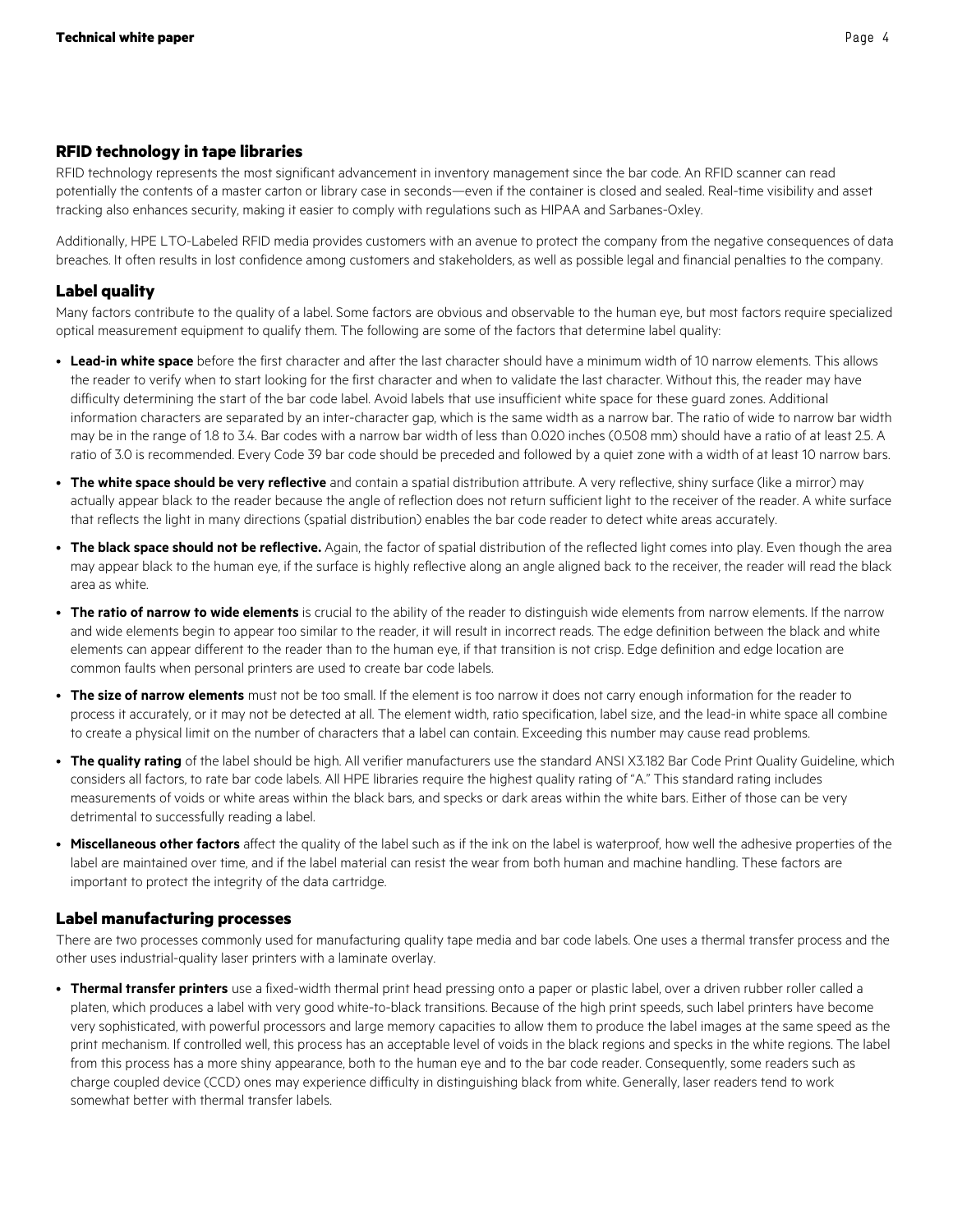• **Industrial-quality laser printers** can print very good quality labels. The transition from white to black is not quite as sharp as the thermal transfer process but can still have the quality to achieve grade "A" classification. The laminate overlay protects the label from environmental factors such as water and abrasion. It also helps to scatter the light, which is beneficial to some readers, particularly CCD scanners. However, this same scattering may be detrimental to some laser scanners.

Labels printed on other types of printers, such as ink jet printers or office-quality laser printers, generally lack the high quality required to provide reliable reads in a tape library. Additionally, these types of labels may work in one library at one time but may not read on that library in the future. A label that reads in one library may not be interchangeable with other libraries of the same model, or with different models of libraries. The ink and stock material are also subject to water damage, smearing, wear, abrasion, and possible fading over time, which could be a problem when attempting to recover data from a cartridge. Similarly, labels made with adhesive strip label makers or low-quality thermal transfer printers will cause problems with interchange and reliable reading.

## <span id="page-4-0"></span>**Label types**

Tape labels are of two types: non-adhesive and adhesive. The non-adhesive labels are used in the DLT family of tape cartridges. The adhesive labels are used in LTO, AIT, 3480, 9840, and other tape formats.

• **Non-adhesive labels:** The slide-in label for the DLT and SDLT formats has the advantage of being automatically oriented on the cartridge by the nature of the slot. Labels can be placed in the slot in either orientation, although the convention is to place the human-readable part of the label away from the hub side of the tape. This would be consistent with how one would want the label on the cartridge to appear if using a stand-alone drive and inserting the tape with the hub down. The slot length for DLT cartridges is not as long as other tape cartridge types, so it is suggested that no more than seven characters be present on the label (not counting the start and stop characters).



Figure 1. Inserting a non-adhesive label

• **Adhesive labels:** The LTO cartridge (as well as AIT, 9840, 3480, and others) uses a label with an adhesive backing that the user applies. The label should be applied within the recess of the cartridge. Labels applied outside of the recess can cause reading inconsistencies.

The less common HPE LTO-1 and LTO-2 label formats contain a short bar code and a long bar code (known as the dual bar code label) as shown on the following page. This dual bar code label was used in some older HP (now known as Hewlett Packard Enterprise) tape libraries. LTO label formats (with a single bar code) work with all newer HPE tape libraries from LTO-3 onwards. The single bar code is now the most widely used, owing to the prevalence of LTO-3, LTO-4, LTO-5, LTO-6, and LTO-7 tape automation devices. HPE LTO-1 and LTO-2 labels, with the short and long bar codes, must be oriented correctly on the tape. These labels have a note indicating which side should be applied toward the hub of the tape. Other LTO generation, with only one bar code, may be applied in either direction, although it is most common for the human readable text of the bar code to be near the side of the tape without the hub. Failure to apply the label correctly on LTO-1 and LTO-2 may make the label unreadable or not interchangeable with any of the HPE tape libraries.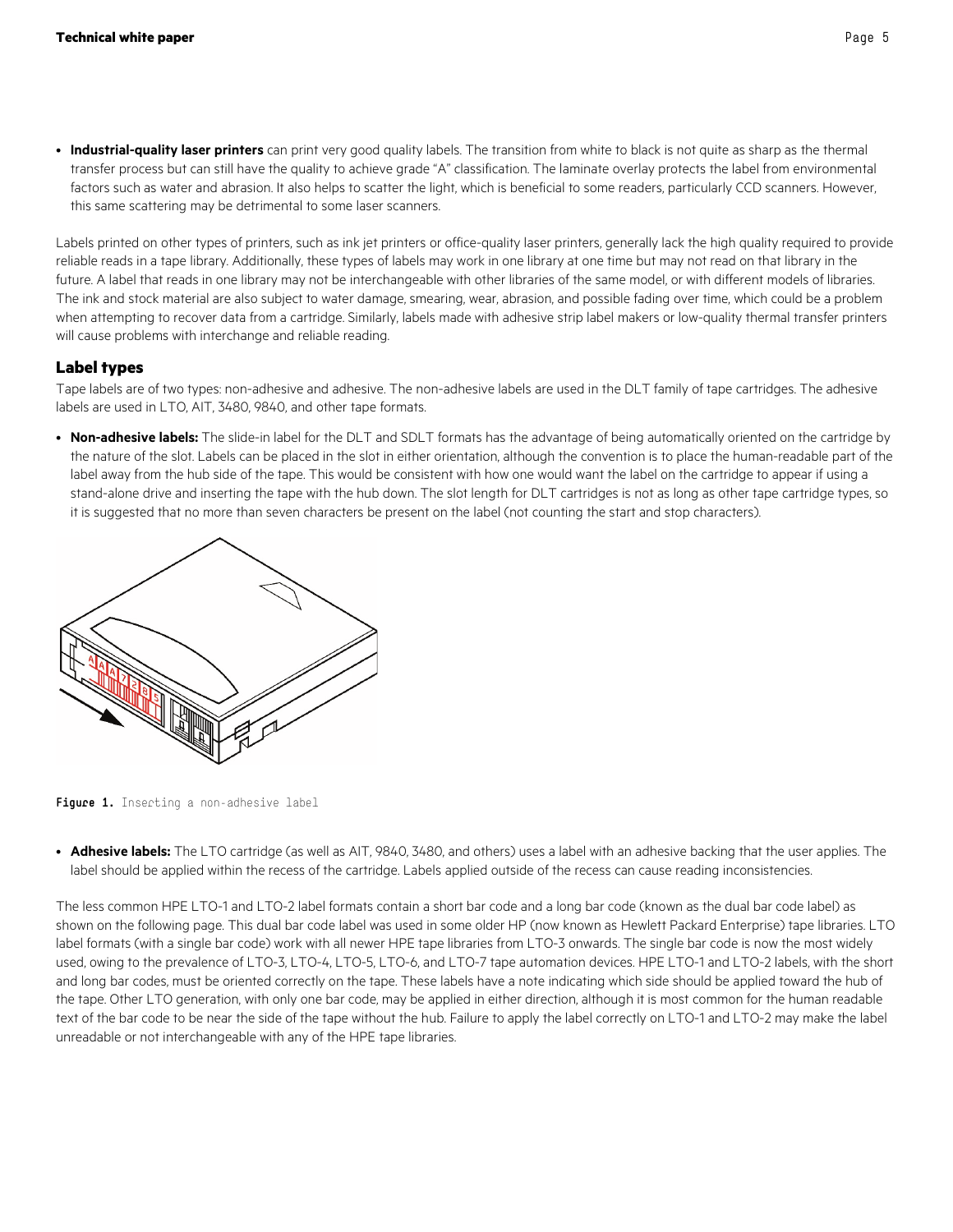



HPE LTO-1 or LTO-2 dual bar code label HPE LTO-6 single bar code

**Figure 2.** LTO label formats

**Caution:** Never use a label for a different media type, with LTO cartridges. The bar code could be unreadable and the label might get jammed in the drive or library robotics. Additionally, the label might be readable, but the library could misinterpret the type of cartridge and proceed to insert the cartridge into an incompatible drive, possibly damaging the drive and tape.

• **RFID labels:** HPE LTO-3, LTO-4, LTO-5, LTO-6, and LTO-7 cartridges have the option of being labeled with RFID technology. The RFID chip and antenna are placed on the back of the label where the label adheres to the cartridge. With this technology, scanners can read a single cartridge from up to six feet away and a master carton or library case containing 20 cartridges from two feet away. The read rate for 20 cartridges equates to less than two seconds. The technology supports worldwide RFID frequencies and meets the RFID protocols of EPC Global Standard (version 1.2.0 or later) and the RFID transmission standard of ETSI EN 302 208-1 (version 1.2.1 or later).





HPE LTO-5 single bar code RFID label and the state of HPE LTO-5 single bar code RFID label

**Figure 3.** RFID label formats

# <span id="page-5-0"></span>**Technical aspects of bar code readers**

There are two main types of bar code readers: one type uses scanning lasers and the other type uses CCD technology. Each type has benefits and drawbacks. Both are used in tape automation products.

- **Scanning laser readers**—the scanning laser is a concentrated beam of light that is mechanically scanned across the surface of the bar code, usually by sweeping a mirror internal to the bar code reader device. As the beam passes over the bar code, a receiver analyzes the returning light to determine how much of the laser light is being reflected back into the receiver. A threshold is determined that separates the white areas of the label from the black areas. Because the speed with which the beam is being scanned across the label is known, the apparent width of the narrow and wide elements can be determined. This information is then processed to determine the information on the label. To reduce the possibility of errors, a laser scanner may perform up to 500 scans per second. Precaution must be taken with laser scanners so that the laser is not directed into the eyes of the user or service technicians.
- **CCD readers**—the CCD scanner consists of a light source, usually an array of LEDs that illuminates the entire label. A CCD then reads the entire image of the field of view at once. The CCD is a single line scan with each pixel representing one part of that line across the entire bar code. The amount of light received by each pixel is correlated to either a black area or a white area. The number of pixels each element contains is used to distinguish wide from narrow elements. A label surface that uniformly scatters the light from the LEDs in many directions (such as a high-quality HPE label) is the best for these types of scanners. Each time the bar code is scanned, several readings are taken to reduce the possibility of errors.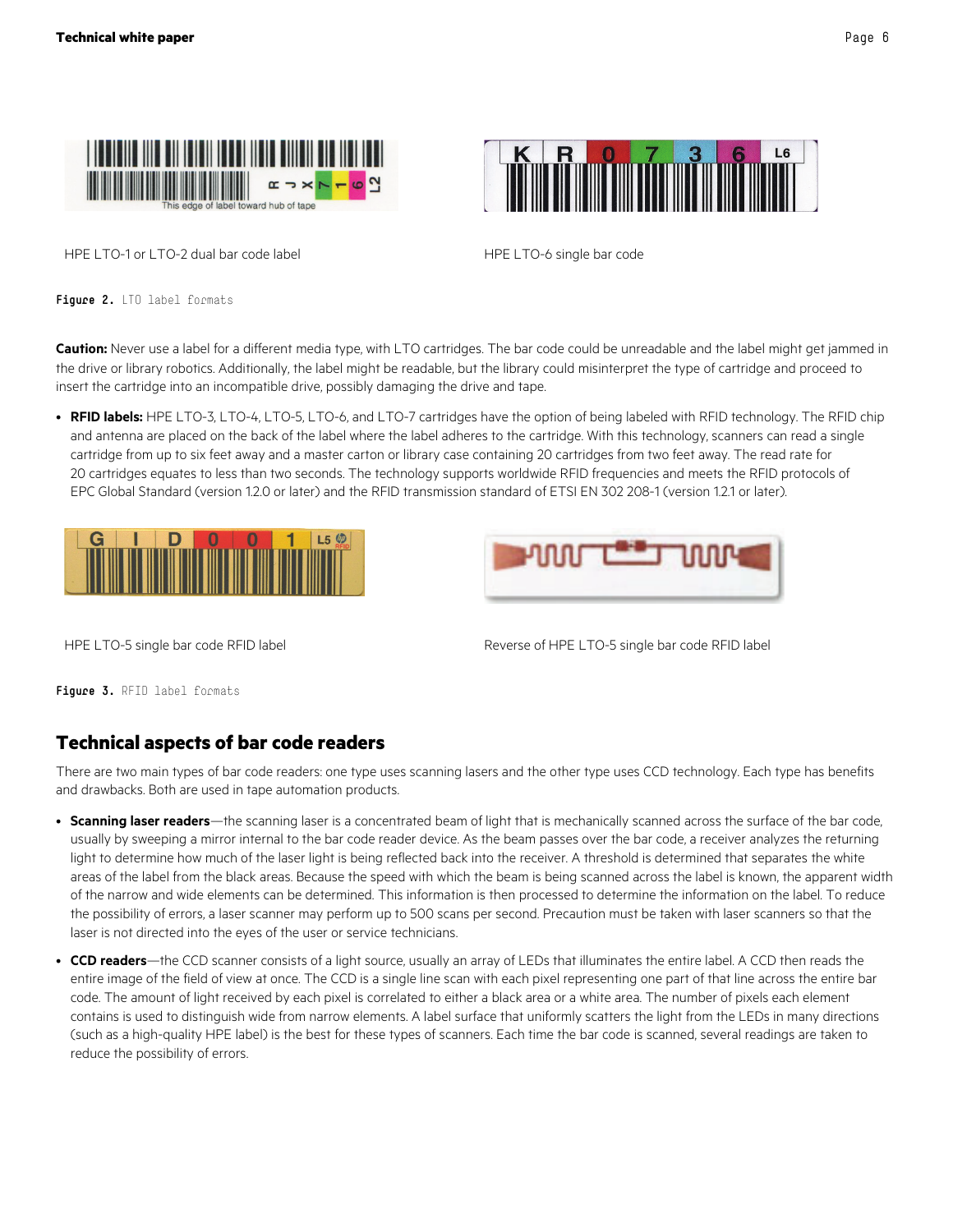• **RFID scanners and readers**—HPE RFID labels can be read by any scanners or readers that meet the ETSI EN 302 208-1 and EPC Class 1 Gen 2 tags specifications. Readers are either fixed and strategically located throughout the facility or they are mobile. RFID scanners and readers have the unique capability to alert supervisors of any attempt to move a tagged item from an authorized area; hence, providing protection against security breaches and asset loss.

Higher quality readers are able to read labels more precisely, but this greater precision and sensitivity can cause more read issues with poor-quality labels. The same precise reading capability that allows a greater margin for reading quality labels also emphasizes voids and specks in low-quality labels. These voids and specks can result in read errors. However, regarding other label quality criteria such as the narrow to wide ratio and reflectivity, a high-quality scanner provides a greater margin of error to allow for lower ratios and worse reflectivity than a low-quality reader does. A high-quality label is the best way to ensure total compatibility across all reader types and quality.

## <span id="page-6-0"></span>**Format conventions for bar code labels**

In addition to the technical details of how the information is encoded on the label and read by the scanner, the information for tape media bar code labels is governed by format conventions. For this paper, the formats for both DLT and LTO tapes will be reviewed, including the formats for data, cleaning, and diagnostic cartridges of each technology. Some of the format criteria are conventions used to standardize (as much as possible) between automation and tape manufacturers. Other format criteria are required by some tape automation products, some application software products, or both. Those elements will be discussed in more detail in sections of this paper devoted explicitly to automation and software requirements.

## <span id="page-6-1"></span>**LTO type formats**

The LTO Ultrium tape format now includes generation 1 to 7 as described in the following table. The only difference is the format of the information on the label.

| <b>PRODUCTS</b>                                                                  | <b>PRODUCT NUMBER</b> |
|----------------------------------------------------------------------------------|-----------------------|
| HPE LTO-7 Ultrium RW Bar Code Label Pack                                         | Q2014A                |
| HPE LTO-7 Ultrium 15 TB RW Data Cartridge                                        | C7977A                |
| HPE LTO-7 Ultrium 15 TB RW No Case Pallet of 960 Tapes                           | C7977AB               |
| HPE LTO-7 Ultrium 15 TB RW Custom Labeled No Case Library Pack (20 pack)         | C7977AC               |
| HPE LTO-7 Ultrium 15 TB RW Pallet of 960 Tapes                                   | C7977AD               |
| HPE LTO-7 Ultrium 15 TB RW RFID Custom Labeled Data Cartridge (20 pack)          | C7977AF               |
| HPE LTO-7 Ultrium 15 TB RW Eco Pack (20 Pack)                                    | C7977AH               |
| HPE LTO-7 Ultrium 15 TB RW Custom Labeled Data Cartridge (20 pack)               | C7977AL               |
| HPE LTO-7 Ultrium 15 TB RW Non-Custom Labeled Data Cartridge (20 pack)           | C7977AN               |
| HPE LTO-7 Ultrium 15 TB WORM Data Cartridge                                      | C7977W                |
| HPE LTO-7 Ultrium 15 TB WORM Custom Labeled Data Cartridge (20 pack)             | C7977WL               |
| HPE LTO-7 Ultrium RW Bar Code Label Pack                                         | Q2014A                |
| HPE LTO-6 Ultrium 6.25 TB MP RW Data Cartridge                                   | C7976A                |
| HPE LTO-6 Ultrium 6.25 TB MP RW Custom Labeled Data Cartridge (20 pack)          | C7976AL               |
| HPE LTO-6 Ultrium 6.25 TB MP RW Eco Pack Custom Labeled Data Cartridge (20 pack) | C7976AC               |
| HPE LTO-6 Ultrium 6.25 TB MP RW Eco Pack UnLabeled Data Cartridge (20 pack)      | C7976AH               |
| HPE LTO-6 Ultrium 6.25 TB MP RW Non-Custom Labeled Data Cartridge (20 pack)      | C7976AN               |
| HPE LTO-6 Ultrium 6.25 TB MP RW RFID Custom Labeled Data Cartridge (20 pack)     | C7976AF               |
| HPE LTO-6 Ultrium 6.25 TB MP WORM Data Cartridge                                 | C7976W                |
| HPE LTO-6 Ultrium 6.25 TB MP WORM Custom Labeled Data Cartridge (20 pack)        | C7976WL               |
| HPE LTO-6 Ultrium 6.25 TB BaFe RW Data Cartridge                                 | C7976B                |
|                                                                                  |                       |

#### **Table 1.** HPE label products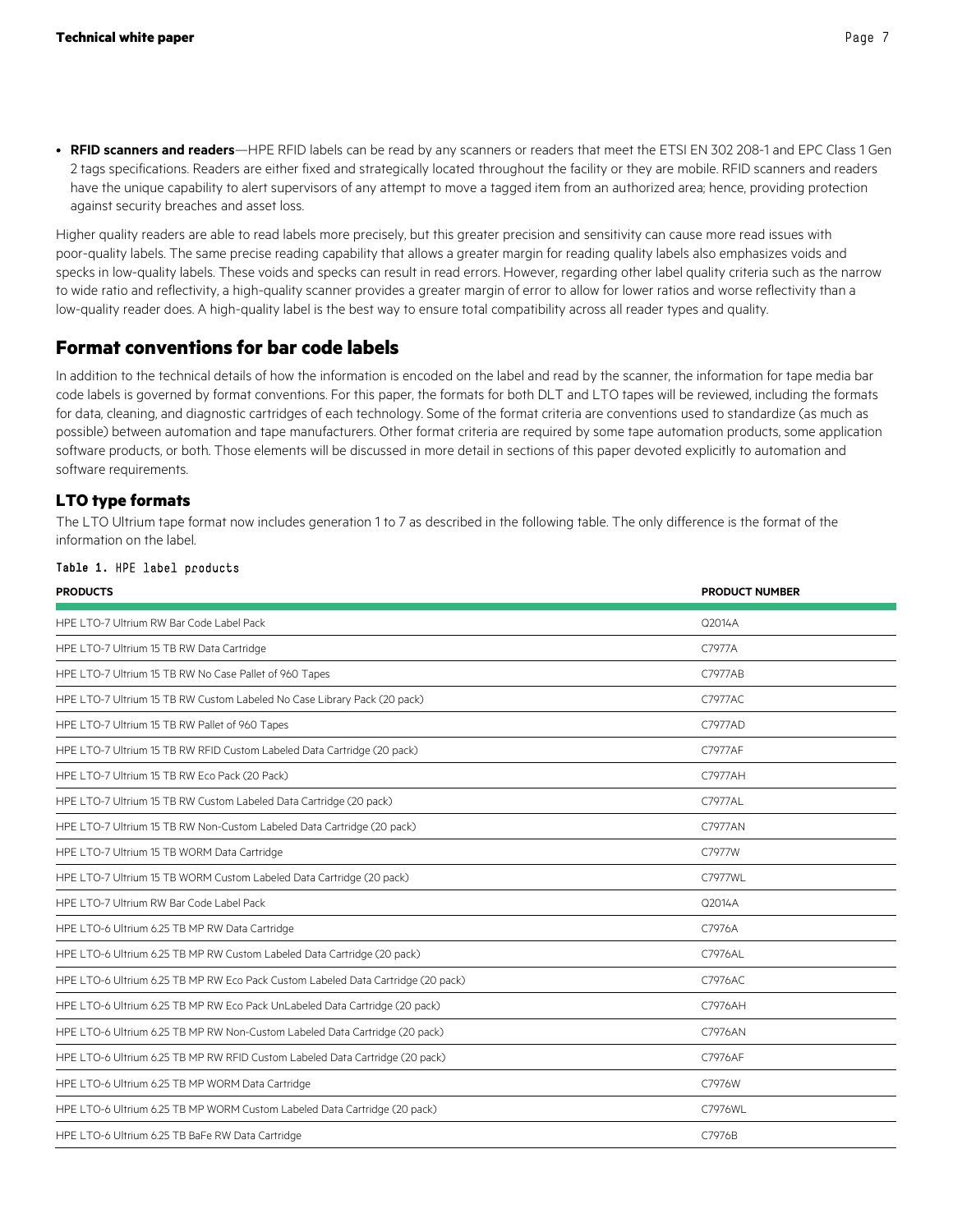| HPE LTO-6 Ultrium 6.25 TB BaFe RW Custom Labeled Data Cartridge (20 pack)     | C7976BL |  |
|-------------------------------------------------------------------------------|---------|--|
| HPE LTO-6 Ultrium 6.25 TB BaFe RW Eco Pack UnLabeled Data Cartridge (20 pack) | C7976BH |  |
| HPE LTO-6 Ultrium 6.25 TB BaFe RW Non-Custom Labeled Data Cartridge (20 pack) | C7976BN |  |
| HPE LTO-6 Ultrium 6.25 TB BaFe WORM Data Cartridge                            | C7976BW |  |
| HPE LTO-5 Ultrium 3 TB RW Data Cartridge                                      | C7975A  |  |
| HPE LTO-5 Ultrium 3 TB RW Custom Labeled Data Cartridge (20 pack)             | C7975AL |  |
| HPE LTO-5 Ultrium 3 TB RW Eco Pack Custom Labeled Data Cartridge (20 pack)    | C7975AC |  |
| HPE LTO-5 Ultrium 3 TB RW Eco Pack UnLabeled Data Cartridge (20 pack)         | C7975AH |  |
| HPE LTO-5 Ultrium 3 TB RW Non-Custom Labeled Data Cartridge (20 pack)         | C7975AN |  |
| HPE LTO-5 Ultrium 3 TB RW RFID Custom Labeled Data Cartridge (20 pack)        | C7975AF |  |
| HPE LTO-5 Ultrium 3 TB RW RFID Non-Custom Labeled Data Cartridge (20 pack)    | C7975AJ |  |
| HPE LTO-5 Ultrium 3 TB WORM Data Cartridge                                    | C7975W  |  |
| HPE LTO-5 Ultrium 3 TB WORM Custom Labeled Data Cartridge (20 pack)           | C7975WL |  |
| HPE LTO-4 Ultrium 1.6 TB RW Data Cartridge                                    | C7974A  |  |
| HPE LTO-4 Ultrium 1.6 TB RW Custom Labeled Data Cartridge (20 pack)           | C7974AL |  |
| HPE LTO-4 Ultrium 1.6 TB RW Eco Pack Custom Labeled Data Cartridge (20 pack)  | C7974AC |  |
| HPE LTO-4 Ultrium 1.6 TB RW Eco Pack UnLabeled Data Cartridge (20 pack)       | C7974AH |  |
| HPE LTO-4 Ultrium 1.6 TB RW Non-Custom Labeled Data Cartridge (20 pack)       | C7974AN |  |
| HPE LTO-4 Ultrium 1.6 TB RW RFID Custom Labeled Data Cartridge (20 pack)      | C7974AF |  |
| HPE LTO-4 Ultrium 1.6 TB RW RFID Non-Custom Labeled Data Cartridge (20 pack)  | C7974AJ |  |
| HPE LTO-4 Ultrium 1.6 TB WORM Data Cartridge                                  | C7974W  |  |
| HPE LTO-4 Ultrium 1.6 TB WORM Custom Labeled Data Cartridge (20 pack)         | C7974WL |  |
| HPE LTO-3 Ultrium 800 GB RW Data Cartridge                                    | C7973A  |  |
| HPE LTO-3 Ultrium 800 GB RW Custom Labeled Data Cartridge (20 pack)           | C7973AL |  |
| HPE LTO-3 Ultrium 800 GB RW Eco Pack Custom Labeled Data Cartridge (20 pack)  | C7973AC |  |
| HPE LTO-3 Ultrium 800 GB RW Eco Pack UnLabeled Data Cartridge (20 pack)       | C7973AH |  |
| HPE LTO-3 Ultrium 800 GB RW Non-Custom Labeled Data Cartridge (20 pack)       | C7973AN |  |
| HPE LTO-3 Ultrium 800 GB RW RFID Custom Labeled Data Cartridge (20 pack)      | C7973AF |  |
| HPE LTO-3 Ultrium 800 GB RW RFID Non-Custom Labeled Data Cartridge (20 pack)  | C7973AJ |  |
| HPE LTO-3 Ultrium 800 GB WORM Data Cartridge                                  | C7973W  |  |
| HPE LTO-3 Ultrium 800 GB WORM Custom Labeled Data Cartridge (20 pack)         | C7973WL |  |
| HPE LTO-2 Ultrium 400 GB Data Cartridge                                       | C7972A  |  |
| HPE LTO-2 Ultrium 400 GB Custom Labeled Data Cartridge (20 pack)              | C7972AL |  |
| HPE LTO-2 Ultrium 400 GB Non-Custom Labeled Data Cartridge (20 pack)          | C7972AN |  |
| HPE LTO-1 Ultrium 200 GB Data Cartridge                                       | C7971A  |  |
| HPE LTO-1 Ultrium 200 GB Custom Labeled Data Cartridge (20 pack)              | C7971AL |  |
| HPE LTO-1 Ultrium 200 GB Non-Custom Labeled Data Cartridge (20 pack)          | C7971AN |  |
| HPE LTO Ultrium Universal Cleaning Cartridge                                  | C7978A  |  |
| HPE LTO-6 Ultrium RW Bar Code Labels                                          | Q2013A  |  |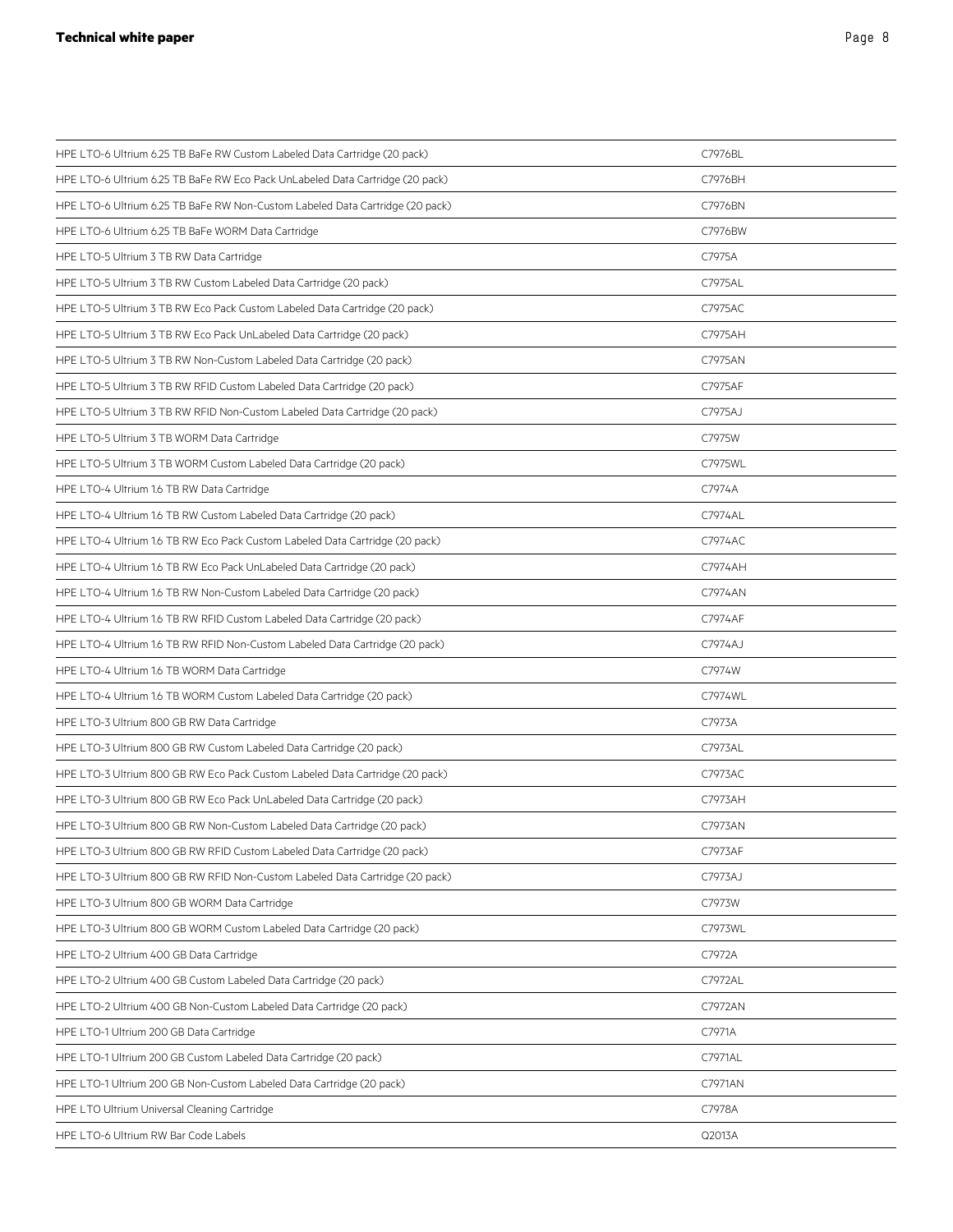| HPE LTO-5 Ultrium WORM Bar Code Labels | Q2012A |
|----------------------------------------|--------|
| HPE LTO-5 Ultrium RW Bar Code Labels   | Q2011A |
| HPE LTO-4 Ultrium WORM Bar Code Labels | Q2010A |
| HPE LTO-4 Ultrium RW Bar Code Labels   | Q2009A |
| HPE LTO-3 Ultrium WORM Bar Code Labels | Q2008A |
| HPE LTO-3 Ultrium RW Bar Code Labels   | Q2007A |
| HPF LTO-2 Ultrium Bar Code Labels      | Q2002A |
| HPE LTO-1 Ultrium Bar Code Labels      | Q2001A |

MP = Metal Particle

BaFe = Barium Ferrite

#### **LTO Label Format Specification**

The full specification of the label format is as follows:

- 1. The label will most typically contain exactly eight characters. These will consist of six volume identifier characters followed by two media identifier characters. The volume identifier characters will be limited to the use of ASCII characters A–Z (41h-5Ah), 0–9 (30h-39h) in any order, with the exception that the special combinations of "CLN" and "DG (space)", as described in note 3, should not be used as normal volume identifiers.
- 2. The two media ID characters must be included and must follow the volume identifier. The media characters must consist of two ASCII characters limited to A–Z (41h-5Ah) and 0–9 (30h-39h), defining the type of cartridge being used. Currently, the character string "Lg" is used, where "L" is the LTO type of cartridge and "g" (alphanumeric) is a generation of the LTO cartridge. Other designations for this field will be created with future media types.
- 3. This note applies to cleaning and diagnostic cartridges only. The first three alphanumeric characters in the sequence will determine a special type of cartridge. Diagnostic cartridges will be [DG{space}vnn], where "DG{space}" is the diagnostic cartridge identifier, "v" is the drive type identifier, and "nn" is a sequence of numbers (example: DG 100). Currently, Hewlett Packard Enterprise does not support the use of LTO diagnostic cartridges.

The cleaning cartridges will be [CLNvnn], where CLN is the cleaning cartridge identifier, v is the drive type identifier, and nn is a sequence of numbers (example: CLNH99L1). The cleaning cartridge identifier for LTO is L1 for the Ultrium universal cleaning cartridge used in all LTO drive generations.

Only ASCII characters A–Z (41h-5Ah) and 0–9 (30h-39h) may be used. Lower case characters and special characters are not allowed. These strings are most typically six characters.

The following sections give a more detailed description of the known possible and allowed media identifiers for LTO cartridges.

#### **LTO data cartridge label format: nnnnnnXY**

• nnnnnn is the volume serial number (when color coded, it is called VOLSER). The volume serial number is most typically exactly six alphanumeric (A–Z; 0–9) characters.

#### **Note**

The industry standard length of bar code labels is eight total characters. Hewlett Packard Enterprise extensively tests HPE tape libraries and associated application software (such as HPE CVTL, HPE Data Protector, and other backup applications) using 8-character bar code labels. The HPE-supported standard is 8-character bar code labels. Although the libraries may be able to read labels with more than eight characters, it is not assured that every application will operate correctly with these labels. For compatibility with other libraries and applications, it is highly recommended that the 8-character bar code labels are used. When labels with more than eight characters are used, it is critical to use high quality labels and to understand the restrictions of your applications.

• XY is the media ID. These must be alphanumeric. The following table lists the valid media ID combinations: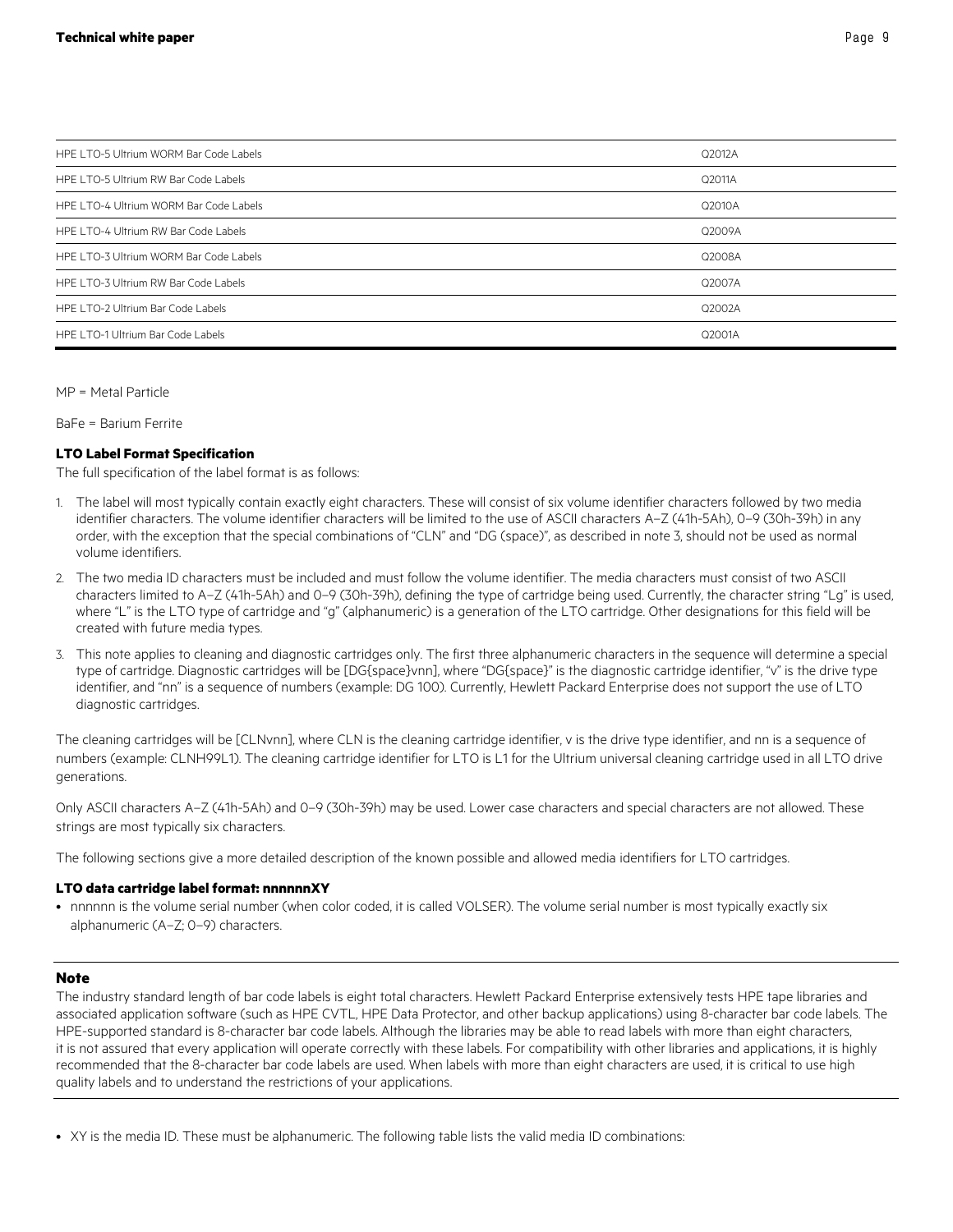### **Table 2.** Media ID description

| $\pmb{\chi}$ | Y              | <b>DESCRIPTION</b>         |
|--------------|----------------|----------------------------|
|              | $\mathbf{1}$   | LTO 1st Gen Data Tape      |
|              | 2              | LTO 2nd Gen Data Tape      |
|              | 3              | LTO 3rd Gen Data Tape      |
|              | 4              | LTO 4th Gen Data Tape      |
|              | 5              | LTO 5th Gen Data Tape      |
|              | 6              | LTO 6th Gen Data Tape      |
|              | $\overline{7}$ | LTO 7th Gen Data Tape      |
|              | 8              | LTO 8th Gen Data Tape      |
|              | 9              | LTO 9th Gen Data Tape      |
|              | R              | LTO 1st Gen WORM Data Tape |
|              | S              | LTO 2nd Gen WORM Data Tape |
|              | T.             | LTO 3rd Gen WORM Data Tape |
|              | $\cup$         | LTO 4th Gen WORM Data Tape |
|              | $\vee$         | LTO 5th Gen WORM Data Tape |
|              | W              | LTO 6th Gen WORM Data Tape |
|              | $\times$       | LTO 7th Gen WORM Data Tape |
|              | Y              | LTO 8th Gen WORM Data Tape |
|              | Z              | LTO 9th Gen WORM Data Tape |

## **LTO universal cleaning cartridge: CLNvnnXY**

- CLN denotes that this is a cleaning cartridge.
- v is the drive type identifier (drive manufacturer or universal; alpha only A–Z). If a drive type identifier is not required, this may also be numeric (0-9).
- nn is the volume serial number (numeric only 0–9).
- XY is the media ID (or VolID = volume ID).

All manufactures prefer and use the universal cleaning cartridge. For Hewlett Packard Enterprise, all cleaning cartridges are labeled with a media ID as L1.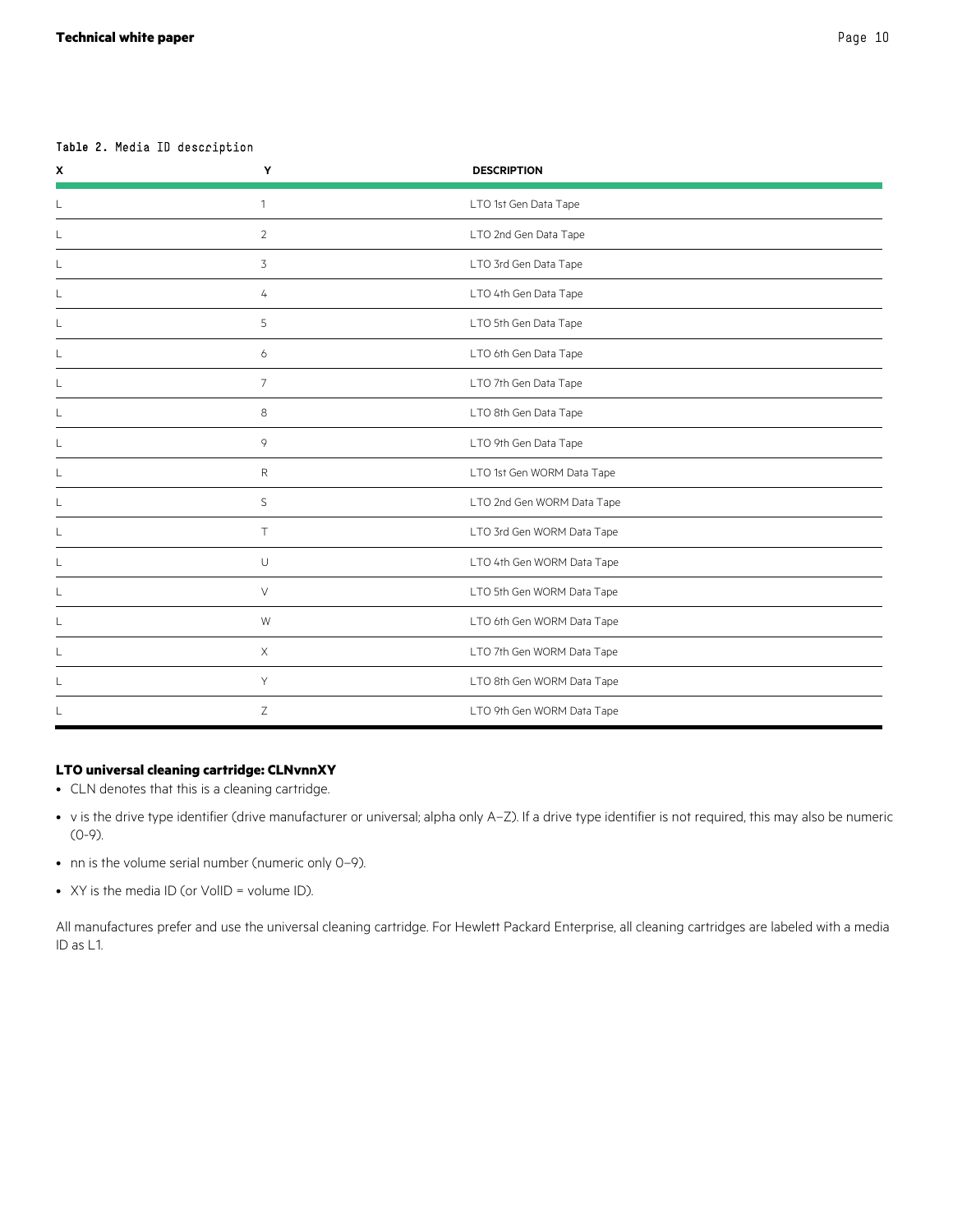## <span id="page-10-0"></span>**DLT type formats**

DLT tape and drive types are divided into three versions: DLT, DLT1, and SDLT. The first of these versions to be developed was DLT. The media was known as Type III media and was used with the first DLT 2000 drives. With the advent of the DLT 4000 drive, the Type IV media (also referred to as Compact 4 media) was developed. Type IV media is still used in the DLT 8000 drive.

The DLT1 and VS80 drives, developed by Benchmark (now part of Quantum), use Type IV media, but the format is not fully compatible with the other DLT drive types. Also, the DLT1 and VS80 drives require a cleaning cartridge that is unique to them. Quantum also developed DLTtape VS1 media specifically for the DLT VS160 drive. SDLT 600 can read the DLTtape VS1 media, thus providing a long-term upgrade solution when customers outgrow the DLT VS160. The DLT VS160 tape drive requires a unique DLTtape VS1 cleaning cartridge. The SDLT 1 and SDLT 2 drives use Type 1 SDLT media (also referred to as Compact 5 media) and cleaning cartridges. The SDLT 600 drives have been introduced with Type II SDLT media and use the same cleaning cartridges as Type 1 media.

DLT type bar code labels are six or seven characters long. In either case, the first six characters are referred to as the volume identifier. If present, the seventh character is referred to as the media identifier. Few 8-character DLT labels may be encountered for SDLT media. In this case, there are two media identifier characters. Only the capital letters A to Z are allowed, along with the numbers 0 to 9. All other conventions of the ANSI specification are used, including the asterisk for start and stop characters. No checksum digit is used.

## **DLT1 and VS80 bar code label format**

Bar code labels for Type IV media used in DLT1 and VS80 drives typically use seven characters. The Hewlett Packard Enterprise convention calls for the first two characters to be alpha characters and the next four characters to be numeric. The seventh character must be a "B." The full description of the format for these cartridges is as follows:

• The six volume characters consist of alphanumeric characters (A–Z; 0–9) and in any order with the exception that the combinations of CLN and DG(space) shall not be used as normal volume identifiers.

#### **Note**

This applies to cleaning and diagnostic cartridges only. The first three alphanumeric characters in the sequence determine the type of cartridge being used. Diagnostic cartridges start with DG(space) followed by some sequence of characters. Cleaning cartridges start with CLN followed by some sequence of characters.

• The seventh character shall be a B.

### **DLT bar code label format**

Type IV media used in DLT drives typically use either 6- or 7-character labels. Much of the early media used only six characters consisting of any combination of alpha and numeric characters. Later, some automation manufacturers added the seventh character D as a descriptor to distinguish it from the media used in DLT1 and VS80 drives. Furthermore, some automation vendors added an E as an additional seventh character. One vendor uses the E to distinguish Type III media (without respect to the format) from Type IV media. Another vendor uses the E to distinguish Type IV media (without respect to the format) from Type III media. These two conventions conflict with each other. For cleaning cartridges and diagnostic cartridges, some libraries use a C as the seventh character. For most HPE libraries, the 6-character label format is used.

The full description for DLT cartridges format is as follows:

The six volume characters consist of alphanumeric characters (A–Z) and (0–9) in any order, with the exception that the combinations of CLN and DG(space) shall not be used as normal volume identifiers.

#### **Note**

This applies to cleaning and diagnostic cartridges only. The first three alphanumeric characters in the sequence determine the type of cartridge being used. Diagnostic cartridges start with DG(space) followed by some sequence of characters. Cleaning cartridges start with CLN followed by some sequence of characters.

<sup>•</sup> The seventh character shall be non-existent, D, C, or E.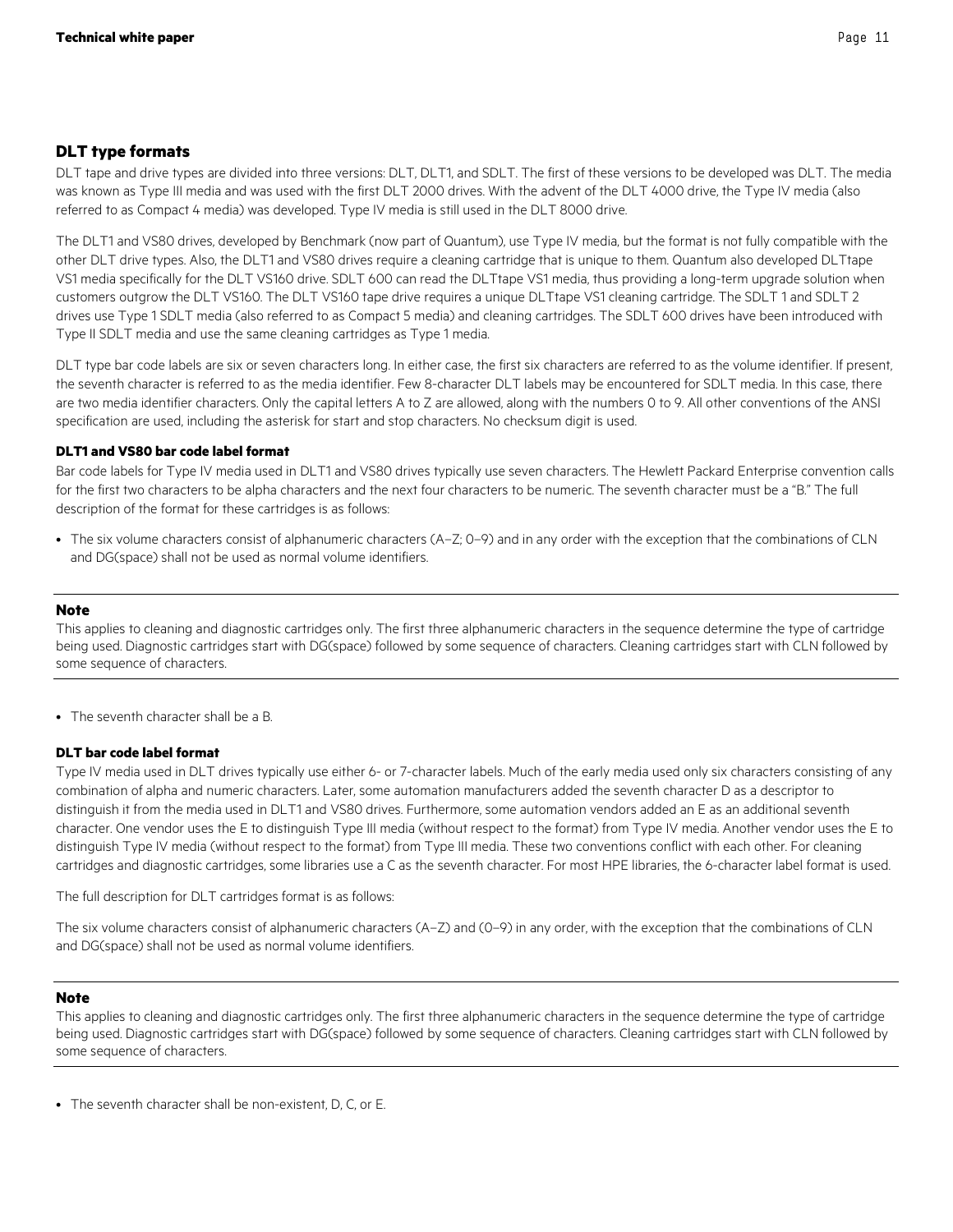#### **SDLT bar code label format**

SDLT media used in both SDLT 1 (220 GB and 320 GB) and SDLT 2 (600 GB) drives typically use either 7- or 8-character labels. The label format is the same as other DLT media types, with the exception that the media identifier may be either S, S1, S2, or S3. Hewlett Packard Enterprise and other automation vendors use only the S identifier, whereas Quantum recommends the use of S1, S2, and S3 identifiers. Because of the limited size of the label, the use of 8-character labels is discouraged for interchange with multiple types of libraries.

# <span id="page-11-0"></span>**Interchange compatibility of labels**

There are some known issues of compatibility with label types not related to the label format. While good quality labels are a necessary first step in assuring reliable bar code reading, there are other factors. Also, one should be aware that just because a label works in one library, there is no guarantee that label will work in that library the next time. It also does not guarantee that the label will work in another library of the same model, or that the label can be interchanged with other library types. Only through the diligent use of labels from approved suppliers and with the correct format for the library, will bar code reading be successful and reliable.

The following are some guidelines to follow with respect to label compatibility:

- DLT labels with more than seven characters may have problems in some libraries because of the increased density of the bars and spaces. It is suggested that no more than seven characters be used for DLT labels to ensure compatibility.
- LTO labels that have only one bar code may not be readable in some older HP (now Hewlett Packard Enterprise) libraries. Always use the Hewlett Packard Enterprise dual bar code label from an approved vendor for LTO generation 1 and 2 type media.
- LTO labels with more or less than eight characters may have problems in some libraries. The length of the label and the location of the media identifiers are critical. It is suggested that exactly 8-character bar codes be used for LTO to ensure compatibility across all library types. If barcode labels with more than eight total characters are used, they must be high-quality labels. Bar code reporting structures can be modified on most HPE libraries.
- Some older libraries such as the Compaq ESL 9198 and ESL 9326 with laser scanners may, in rare occurrences, operate thermal transfer labels more reliably than with laser or laminate labels. All other current libraries have been qualified with the laser or laminate label.
- Newer libraries are capable of reading and using labels with more than eight characters. Eight characters is the industry standard and the most tested version of label. It is critical that labels with more than eight characters are created using a very high quality process.
- The industry standard length of bar code labels is eight total characters. Hewlett Packard Enterprise extensively tests the HPE tape libraries and associated application software (such as HPE CVTL, HPE Data Protector, and other backup applications) extensively for using 8-character bar code labels. The HPE-supported standard is 8-character bar code labels. Although the libraries may be able to read labels with more than eight characters, it is not assured that every application will operate correctly with these labels. For compatibility with other libraries and applications, it is highly recommended that 8-character bar code labels be used.

# <span id="page-11-1"></span>**Tape library and tape autoloader usage of bar code label information**

Most HPE libraries interpret the format of the bar code label and may not load tapes to drives that are incompatible. Other HPE libraries simply pass the bar code information on to the application software and allow the application to determine whether a move command should be issued. This section describes the operation of pre-merger HP (now Hewlett Packard Enterprise) and Compaq tape libraries, obsolete tape libraries, and current HPE tape libraries. Where appropriate, both Compaq and HP (now Hewlett Packard Enterprise) model numbers are given. Model numbers for HP (now Hewlett Packard Enterprise) and HPE branded libraries are the same.

### **Note**

The following discussion assumes tapes are labeled correctly. For example, a cleaning cartridge label is not applied to a data cartridge, or an LTO label is not applied to a DLT cartridge. Such mislabeling can lead to possible damage to the cartridge, drives, or library robotics and cause application problems. The industry standard length of bar code labels is eight total characters. Hewlett Packard Enterprise tests HPE tape libraries and associated application software (such as HPE CVTL, HPE Data Protector, and other backup applications) extensively using 8-character bar code labels. The HPE-supported standard is 8-character bar code labels.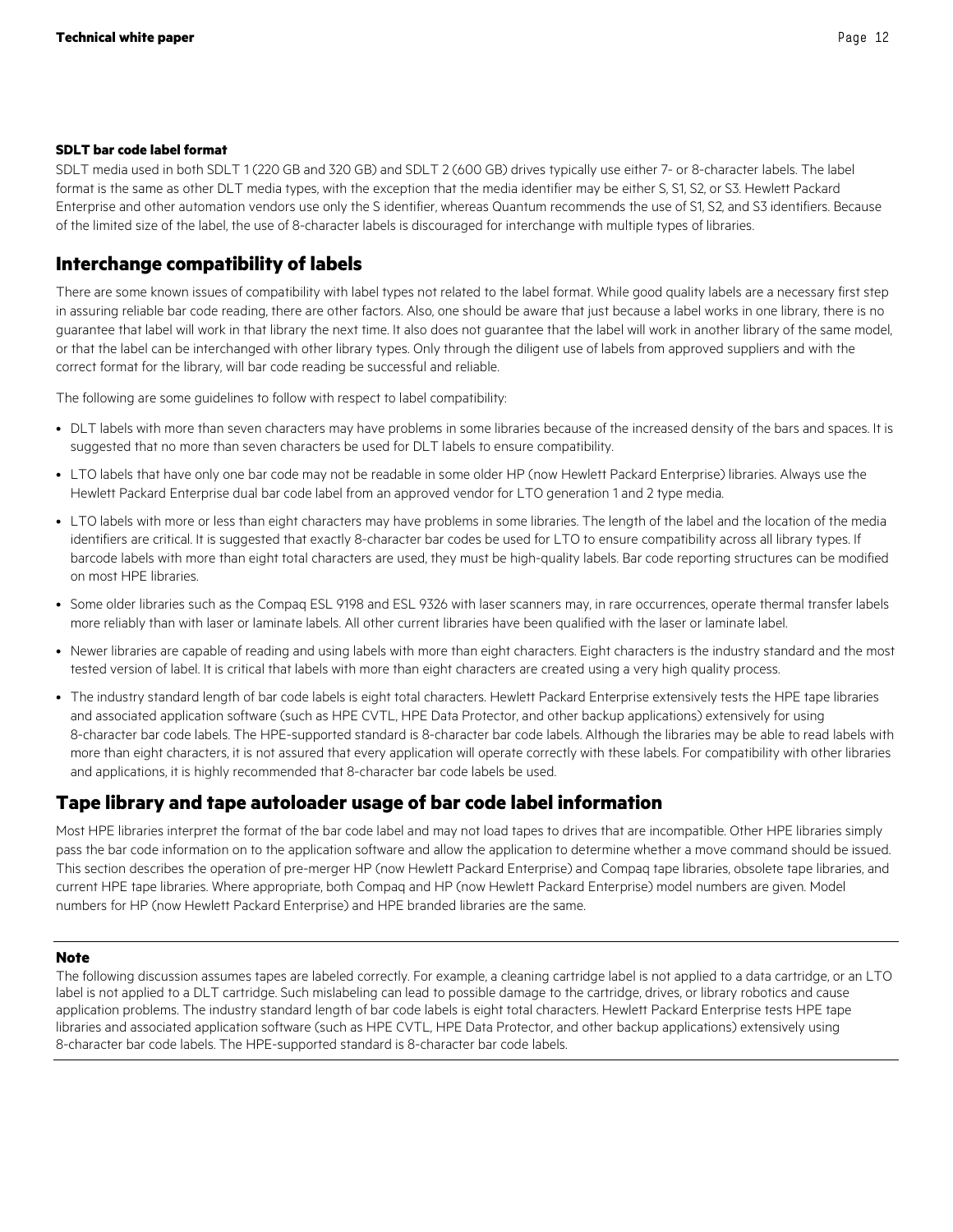Although the libraries may be able to read labels with more than eight characters, it is not assured that every application will operate correctly with these labels. For compatibility with other libraries and applications, it is highly recommended that 8-character bar code labels be used.

## <span id="page-12-0"></span>**HPE current products HPE StoreEver ESL G3 Tape Libraries**

A bar code label is required on all tapes within the library. Cartridges must have an external bar code label that is machine-readable to identify the volume serial number. A bar code must use only uppercase letters A to Z and numeric values 0 to 9. The library supports Code 39 (3-of-9) type bar code labels. For LTO media bar codes, the library dynamically supports 1 to 13 characters for the volume serial number and a 2-character media type identifier. Tapes without readable bar code labels will not be detected so those slots will be shown as empty, possibly leading to errors. HPE-supplied bar code labels will provide the best results.

The ESL G3 also allows the user to configure the Return Media Identifier using the partitioning configuration screen, which provides the ability for right or left justification of the bar code label when being reported to hosts. The front panel and remote management interface will display all the characters of the bar code label.

## **HPE StoreEver MSL6480 Tape Library**

A bar code label is recommended on all tapes in the library. The default configuration is to require bar code labels. Code versions 4.60 and newer allow a configuration option to allow unlabeled media. When configured to use unlabeled media, the inventory time may be much greater if the library uses unlabeled tape cartridges. The HPE MSL6480 Tape Library will interpret the bar code label media ID information by default. There is an option to configure the library to not interpret the media ID but caution should be used if this is selected.

Tapes without readable bar code labels will not be detected unless so configured, the slot will be shown as empty and will lead to errors. The MSL6480 reports all bar code characters to the host. Eight is the default. The user can change the number of characters reported to the host using the partition wizard through the remote management interface (RMI). Also, the user may change the left or right justification of the bar code. For example, a library set for six characters and right justification would report a label of ABC123L1 as C123L1 to the host. This example is not typical. Most applications examine all the characters.

### **HPE MSL G3 Series Tape Libraries**

A bar code label is not required on all tapes in the library. The HPE MSL G3 series of libraries will interpret the barcode label media ID information by default. There is an option to configure the library to not interpret the media ID but caution should be used if this is selected. The MSL G3 libraries report eight bar code characters by default to the host. The user can alter this number using the configuration section of the operator control panel (OCP) or through the RMI.

The user can configure how many characters display on the OCP. If there are more than eight characters, the MSL2024 OCP will display the eight characters on the left, the OCP for 4048, 8048, or 8096 will show it as seven characters (on the left) followed by a "+" symbol. The RMI for all will show all characters read by the bar code scanner. If a label is detected but cannot be read, or there is no label, the slot will be labeled as "full." Also, the user may change the left or right justification of the bar code. For example, a library set for six characters and right justification would report a label of ABC123L1 as C123L1 to the host. This example is not typical. Most applications examine all the characters.

## **HPE 1/8 G2 Series Tape Autoloader HPE StoreEver 1/8 G2 Series Tape Autoloader**

This product operates identically to the MSL2024 Tape Libraries of G3 series as described earlier.

# **HPE StorageWorks Virtual Library System (VLS)**

**HPE Virtual Library System (VLS)**

With the HPE VLS, bar code templates are created for use with the virtual cartridges on which data is stored. These bar codes can have as few as two characters or as many as 99, and they are completely configurable by the administrator. When configuring the bar code templates, care should be taken to follow the requirements (if any) for bar code prefixes and length per the backup application. In addition, it is a good practice to use a bar code prefix that differs from any physical cartridge bar codes in a tape library to which data may be migrated behind the VLS. In this manner, physical and virtual cartridges can be easily recognized from within the backup application.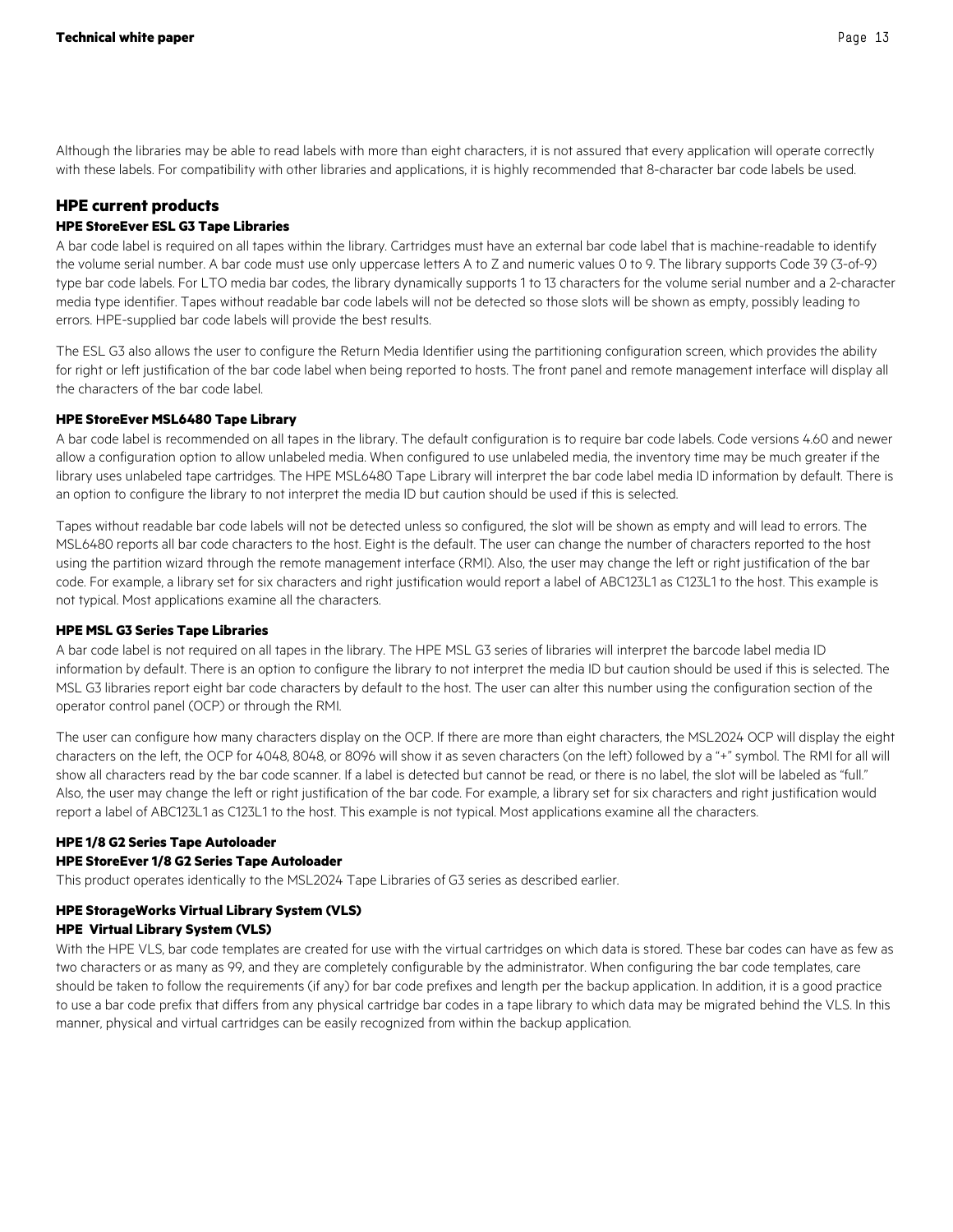## <span id="page-13-0"></span>**Obsolete HP[1](#page-13-1) products**

## **HP StorageWorks ESL E-Series Tape Libraries**

The HP StorageWorks ESL E-Series libraries (ESL 712e/322e and ESL 630e/286e), as well as the ESL 9322 and ESL 9595 (also sold as Compaq models of the same names), do interpret the bar code information. The seventh character, the media identifier, is interpreted as follows:

- S indicates an SDLT tape.
- L indicates an LTO tape.
- Any other identifier, or no identifier, indicates a DLT tape.

A problem occurs if the seventh character is a "C" as required for some LTO libraries. The C is interpreted as a DLT cartridge even though it is an LTO cartridge. LTO cleaning cartridges for ESL libraries should use the "L" media identifier as the seventh character.

The use model for ESL libraries is that only data tapes with labels that contain media identifiers compatible with the target drive are allowed library access to that drive. For example, an LTO cartridge with a media identifier of L6 is not allowed to be moved into a DLT drive. In general, the drive that is the target of the move must be able to perform a valid operation on that tape—either a read, write, or clean. An exception is if the media identifier for an SDLT tape is "S" only, it is allowed to be moved into either an SDLT 1 or an SDLT 2 drive. If the tape was actually written in an SDLT-2 drive and the target is an SDLT-1 drive, an error occurs at the application level. No damage will occur to the tape or the drive.

By default, the ESL libraries display only the first six characters of the bar code label on the user GUI screen. Only service personnel may alter this. As a default, the ESL libraries report only the first six characters to the application. The number of characters reported on the screen can be changed using the front panel interface. The number of characters reported to the host can only be changed using the serial port and software. In all cases, the leading or left justified characters are displayed or reported. This justification cannot be altered.

## **HP StorageWorks Enterprise Modular Library (EML) E-Series Tape Libraries**

The EML Tape Libraries bar code reporting can be configured as six to eight characters and left or right aligned. If six characters with left alignment are chosen, any characters after the sixth are truncated. With six characters and right alignment, only the last six characters are shown with the beginning characters truncated. The length and justification of the bar code reporting format, as sent to the host and as viewed on the front panel, may be configured through the front panel configuration section.

- **HP models 4215, 4228, 4248, 4448, 7215, 7228, 7248, and 7448** do not interpret the bar code label information. These are DLT-only libraries. The label contents are passed on to the host application as they are read. A maximum of six characters are passed to the host. These are the first six characters (as a human would read them, left to right) of the label.
- **HP models A4825-252/400/588 and A4846-100** do interpret the contents of the bar code label. These DLT-based libraries require the seventh character of the cleaning cartridge to be a C when a cleaning operation is initiated with that cartridge.
- **HP SureStore models 1/20 to 10/100 and HP SureStore 1/9** models do not interpret the contents of the bar code label. However, these models have a setting that determines how many characters the library sends to the host. The possible settings are for six, seven, or eight maximum characters to be sent to the host. For example, an LTO library that is set to six characters maximum, reading an 8-character label of AB1234L1 would not send the L1 media identifier. It would send only the volume label of the first six characters: AB1234. For some host applications, this setting is significant. See the "[Data protection and archiving software application requirements"](#page-14-0) section. These models require the use of the HP dual bar code LTO-1 and LTO-2 labels. LTO-3 and newer generations were not available on these libraries.
- **HP SureStore 3/30, 6/100 and 10/588** libraries do not interpret the bar code label information. These libraries were only available with DLT 4000 or DLT 7000 drives. The interpretation of the bar code information is the same as described for the 10/180 and 20/700 models for the identifiers C, D, E, and R. Other identifiers are unknown to these libraries.

<span id="page-13-1"></span><sup>1</sup> These are obsolete HP (now Hewlett Packard Enterprise) offerings, so it will not change from HP to HPE.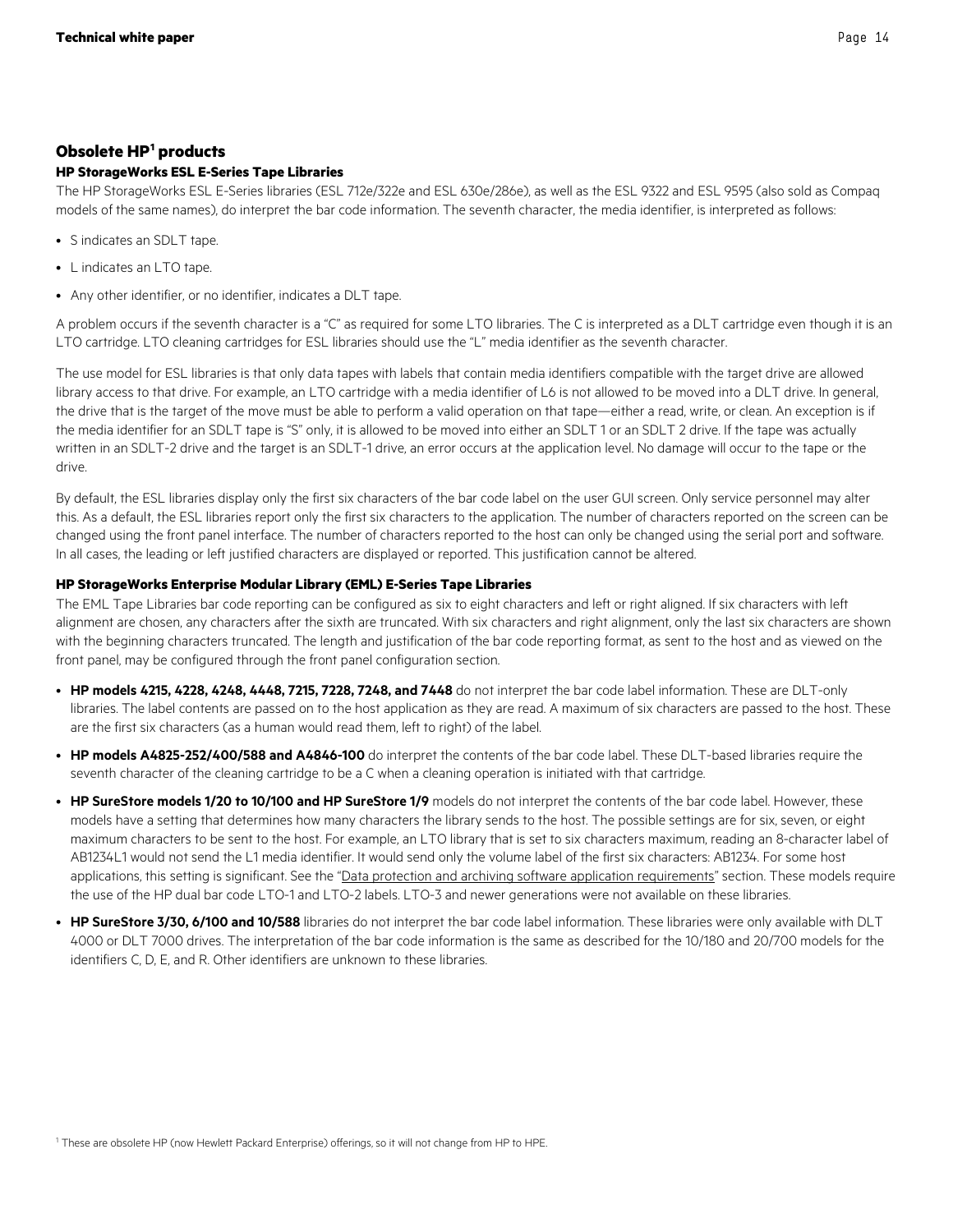- **HP SureStore models 10/180 and 20/700** do interpret the information on the bar code label. The media identifier, the seventh bar code character, is interpreted as follows:
	- C indicates a DLT CompacTape III or a DLT cleaning cartridge
	- D indicates a DLT CompacTape IV cartridge
	- E indicates a DLT CompacTape III XT cartridge
	- R indicates a standard 9840 cartridge
	- L indicates an LTO cartridge
- **Compaq model TL891** series libraries do not interpret the bar code label information. Bar code reporting format length and justification can be set through the front panel.
- **Compaq model TL895** series libraries do not interpret the bar code label information. Bar code reporting format length and justification can be set through the front panel.
- **Compaq model SSL2020** AIT libraries do not interpret the bar code label information. The label for this product that is shipped with the library contains a checksum digit.
- **HP StorageWorks AIT 35 GB** autoloader does not have a bar code reader. The label for this product that is shipped with the library contains a checksum digit.
- **The HP StorageWorks 1/16 Tape Superloader** has an optional bar code reader. The Superloader does not interpret the bar code reader information.
- **The HP StorageWorks 1/8 G1** Tape Autoloader does not have a bar code reader.
- **The HP MSL5000 and 6000** series of libraries, also sold as **Compaq MSL** models, do not interpret the bar code label information. The magazine identifies the type of cartridge, DLT or LTO, and where it resides. If the magazine type is of the same class as the drive, the move will be attempted, independent of the bar code information. For example, if an SDLT cartridge is placed in a DLT library, the robot will attempt to place the cartridge in the drive. When the move fails (SDLT tapes do not fit into DLT drives), the cartridge is returned to the magazine slot it came from and an error message is reported.

The 5000 and 6000 series MSL reports all bar code characters (up to eight) to the host. Eight is the default. The user can reduce this number using the service level of the front panel, or by using the MSL5000util.exe utility and the serial port that is shipped with the library. Also, the user may change the left or right justification of the bar code. For example, a library set for six characters and right justification would report a label of ABC123L1 as C123L1 to the host. This example is not typical. Most applications examine all the characters or the first six characters.

# <span id="page-14-0"></span>**Data protection and archiving software application requirements**

Each data protection and archiving software application has different bar code label requirements. Hewlett Packard Enterprise recommends referring to the vendor's current documentation for any application specific requirements.

## **HPE OpenView Storage Data Protector**

- The application interprets all characters returned by the library.
- The number of characters interpreted by the application cannot be configured.
- The application ignores the media identifiers (for example, L1) on LTO generation 1 labels.
- Data Protector assumes that a tape beginning with CLN is a cleaning tape.
- Data Protector views the bar code label as a soft reference to the tape. If the bar codes of two tapes are swapped, Data Protector does not know the difference until the tapes are used and the header is read (scan, backup, restore, etc.). When Data Protector identifies each tape, it also associates the proper bar code with each tape.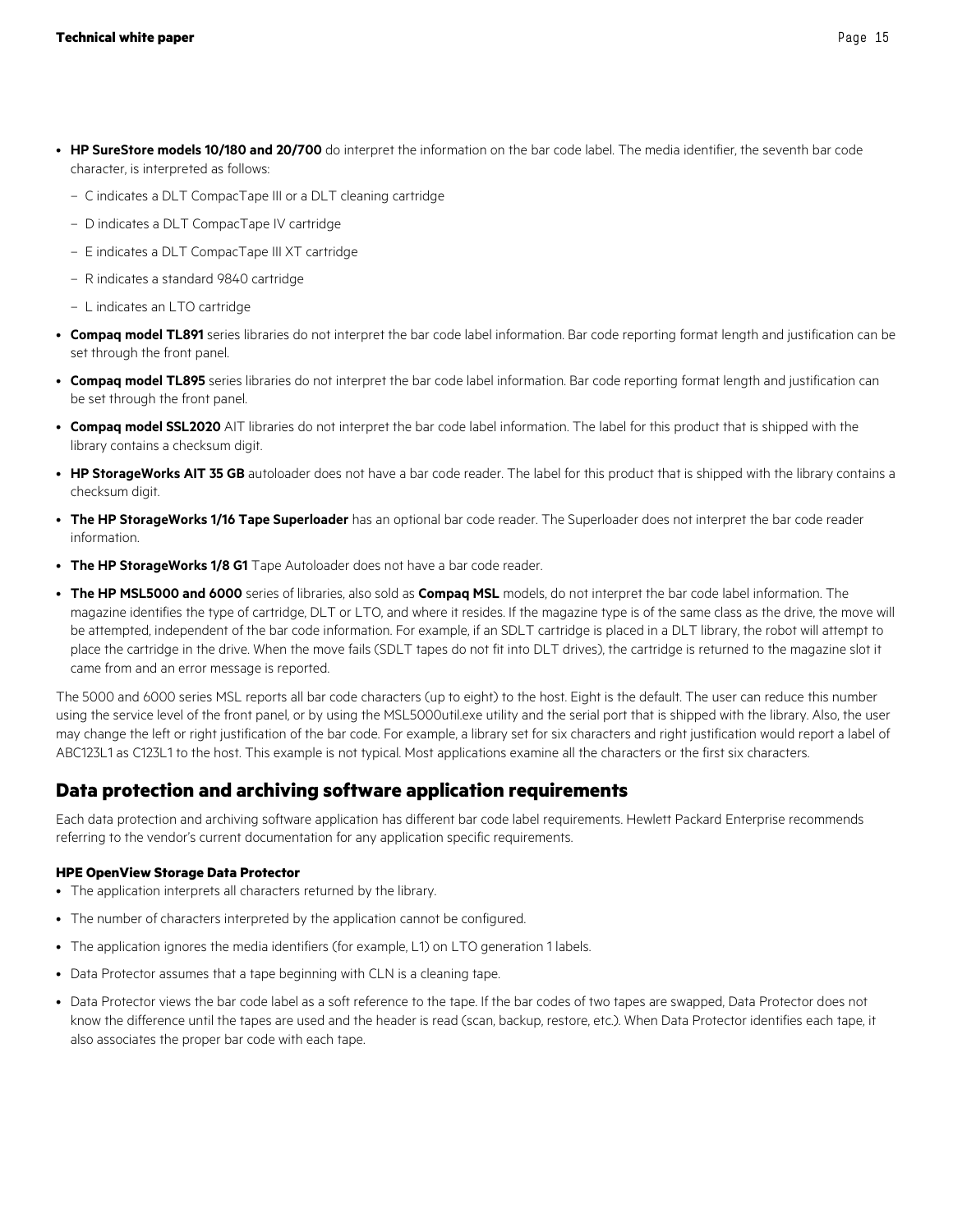### **Symantec NetBackup**

- NetBackup reads the full bar code (up to 16 characters) and create a six-character media ID. The media ID defaults to the last six characters of the bar code unless a media generation rule is set to choose the desired characters for the media ID.
- Any six characters can be configured for the media ID, but the default is the last six characters. Be aware, however, that this may cause problems if left in this mode for LTO. In the case of LTO, the first six characters are unique, and the last two are the media identifiers.
- Using media ID generation rules allows you to override the default media ID naming method used by Media Manager. To set these rules via the GUI, select **Robot Inventory > Advanced Options > Media ID Generation**, or add the following line to the [install\_path]/volmgr/vm.conf file:

MEDIA\_ID\_BARCODE\_CHARS = <robotnum> <br/>barcode\_length>

<c1>:<c2>:<c3>:<c4>:<c5>:<c6>

Where:

- <robotnum> is typically always 0
- < barcode\_length> is the bar code length
- <c1>:<c2>:<c3>:<c4>:<c5>:<c6> are the six characters to use for the Media ID

For example, the following line sets a rule for robot 0 to use the first six characters of an eight-character bar code as the Media ID:

MEDIA\_ID\_BARCODE\_CHARS = 0 8 1:2:3:4:5:6

• LTO drives use eight-character bar codes. The last two digits identify the generation of the drive (L1, L2, etc.). NetBackup can only read six-character bar codes. If you choose to read the right six characters (the default setting), you could potentially have duplicate media IDs. If you choose to read the left six characters, then the characters that identify the generation are truncated. In this case, the only solution is to purchase labels and apply them to the cartridges in such a way that the first character or characters are unique to each generation of tape.

## **Symantec Backup Exec**

- All characters are interpreted from the library.
- The number of characters interpreted cannot be configured.
- If the application is configured to use bar code rules, then the media identifier (bar code) can be used to select the correct type of media to be mounted into a drive in a mixed media library.
- The application only uses the bar code for the purpose of locating the media within the library. The media header is always read when the media is mounted into a drive.

## **Computer Associates BrightStor ARCserve**

- 32 bytes can be read from the library.
- No configuration of the number of bytes read by the application is possible.
- 32 bytes are always allocated, but ending space characters are ignored.
- The media identifier is treated as a string of characters. If the leading character is a space character or \0, the slot is considered full, but to have no bar code. If it is a space, ARCserve assumes it has a bar code that is a blank. If the first character is a NULL character, ARCserve assumes that there is no bar code. However, ARCserve does not depend on the bar code to determine if a slot is full or not. ARCserve looks at the information from the read element stat to determine if the slot is full or not.
- The medium label has to be unique and cannot be reused. For example, if a user reuses or moves a used bar code to a new cleaning tape, ARCserve considers the new cleaning tape to be an old one and rejects it.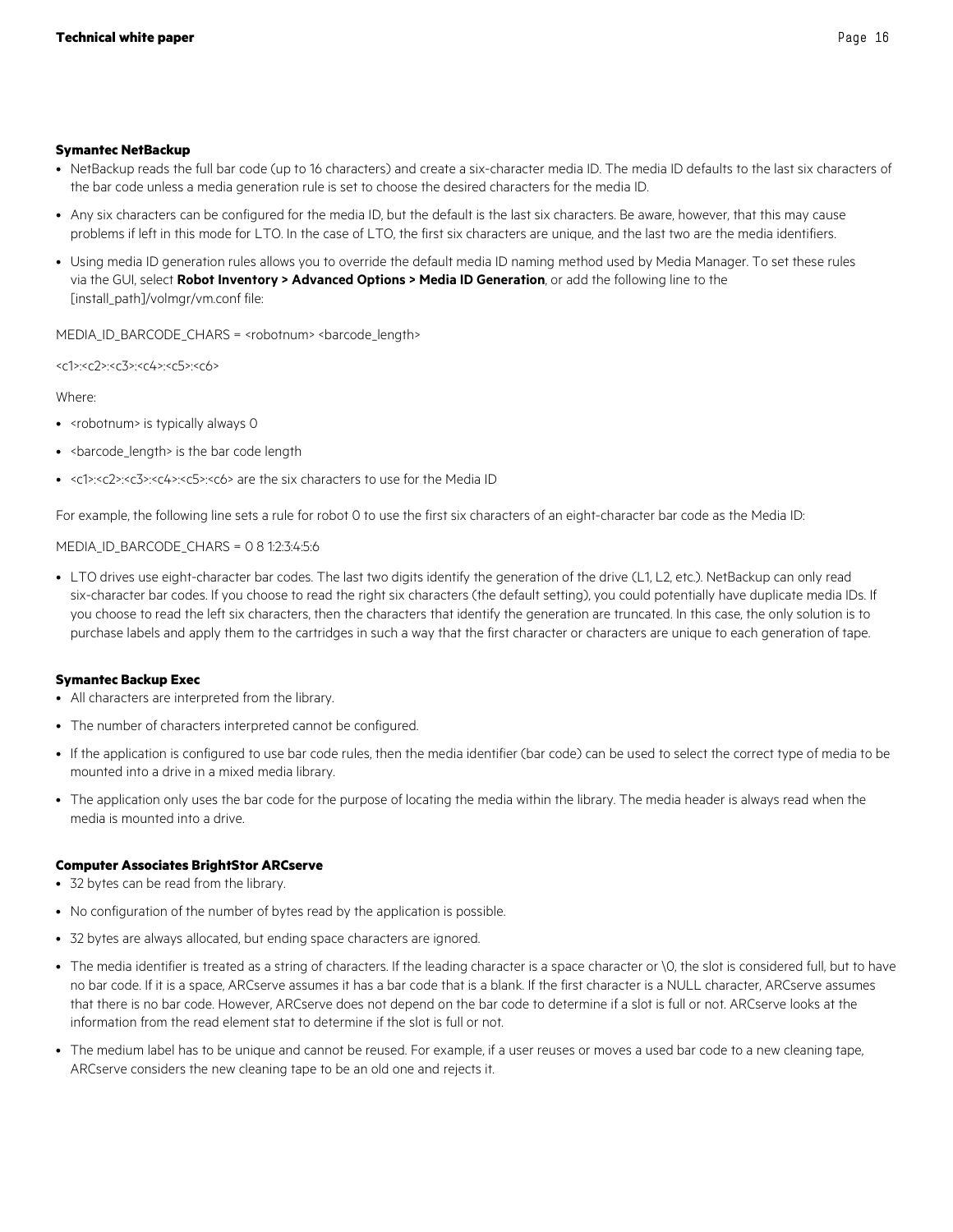#### **EMC Legato Networker**

- Networker collects and saves up to 35 characters of a volume tag. Networker does not currently use the bar code as anything other than a text-string identifier for a tape.
- No configuration of the number of bytes read by the application is possible.
- Networker does not interpret the bar code information.
- Bar codes are used simply as machine readable labels. The content is not examined in any manner. NetWorker only performs string comparisons to see if the volume is the desired one.

### **IBM Tivoli Storage Manager**

- Tivoli Storage Manager (TSM) interprets all the characters sent by the library.
- The number of characters interpreted cannot be configured.
- TSM interprets characters as an internal name and uses them as a volume name.
- TSM does not interpret media identifier characters.
- If TSM cannot read the bar code, it will not perform the labeling.

# <span id="page-16-0"></span>**Hewlett Packard Enterprise-recommended bar code labels, formats, and usage**

Hewlett Packard Enterprise recommends that bar code labels only be purchased from HPE and approved suppliers. For more information on HPE product offerings, go to [hpe.com/storage/storagemedia](http://www.hpe.com/storage/storagemedia). Custom labeled and non-custom labeled media is available directly from Hewlett Packard Enterprise at [hpe.com/go/storagemedia.](http://www.hpe.com/storage/storagemedia) Hewlett Packard Enterprise recommends custom labels be ordered directly from EDP Tri-Optic at [tri-optic.com](http://www.tri-optic.com/) or by email at [support@tri-optic.com](mailto:support@tri-optic.com)

Non-custom labels that are shipped with HPE libraries and labels bought through Hewlett Packard Enterprise after the initial purchase are uniquely sequenced labels. The sequence from the manufacturer only repeats when all possible combinations are exhausted. For LTO, this will take over five million labels to begin at AA0001L6 again. Different generations of LTO labels are unique to each other in this same manner.

Note: Some applications only utilize the first six characters of the bar code label. In this case, the LTO generation identifier is ignored, which can result in duplicate bar code labels. Customers who are concerned about receiving unique labels can feel secure in ordering labels through Hewlett Packard Enterprise and do not have to order custom label sequences to ensure unique labels.

# <span id="page-16-1"></span>**Potential issues caused by the improper use of bar code labels**

- Labels of the wrong media can potentially cause damage to the cartridge, the drive, or the library. Some cartridges do not fit into drives of a different type. For example, damage may occur if an LTO cartridge is labeled as a DLT cartridge and a command is sent to insert that cartridge into a DLT drive.
- Tapes Labeled with the wrong media identifier may be prevented from being inserted into a drive by the library or the ISV application.
- Cleaning cartridges that are not labeled as cleaning cartridges may be prevented from being used in a cleaning operation.
- Data cartridges Labeled as cleaning cartridges may be inserted in a drive for a cleaning operation, but the cleaning will not be possible.
- Incorrectly oriented labels on the cartridges may fall off the cartridge and jam the drive. This can cause a drive or library failure.
- Incorrectly oriented labels may be read by some libraries in some locations but not by all libraries or in all slot locations.
- Labels placed anywhere but the location of the cartridge specifically designed for them may jam in the drive and cause a drive or library failure.
- Labels with more characters than recommended may lead to an inconsistent ability to read the label.